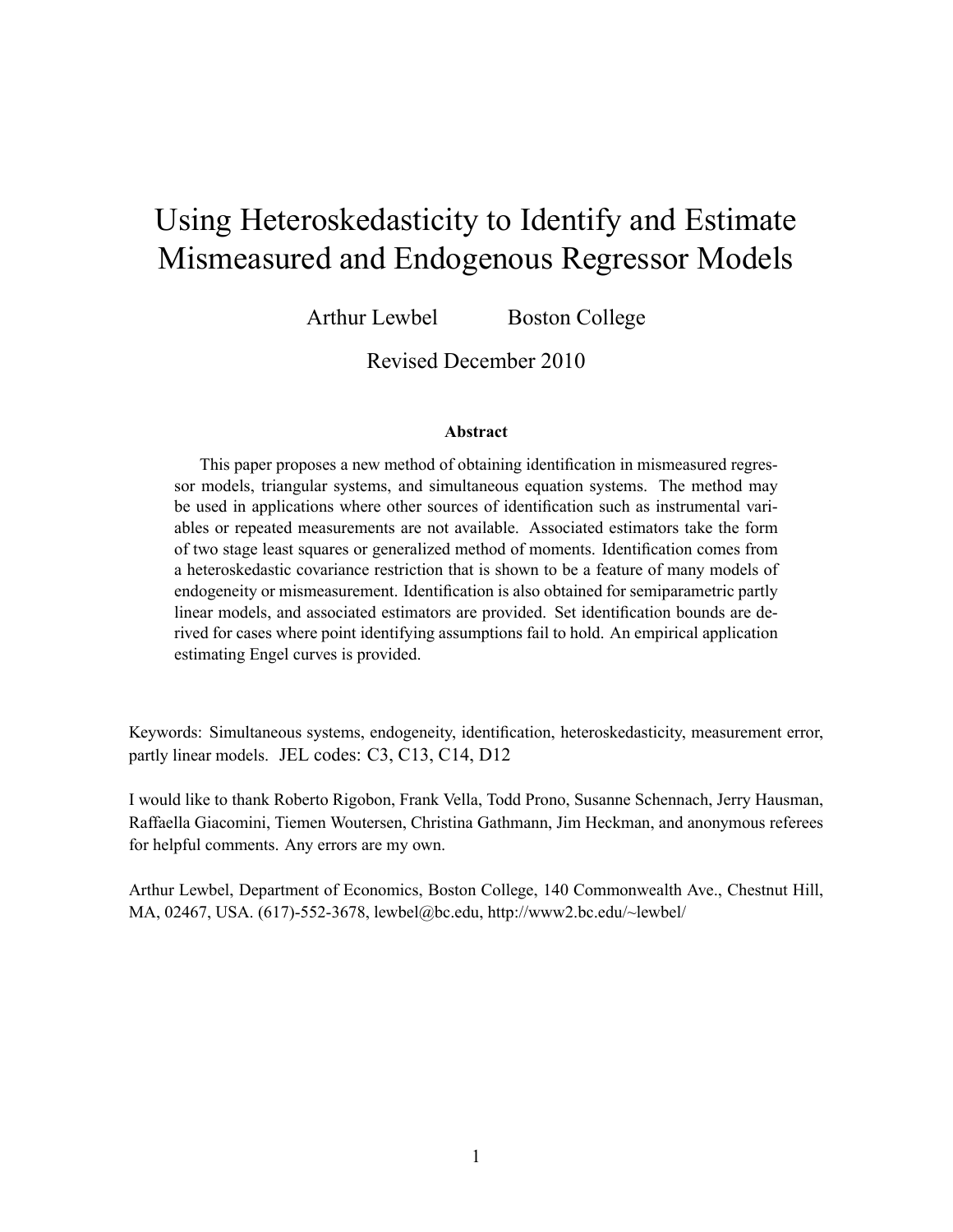## 1 Introduction

This paper provides a new method of identifying structural parameters in models with endogenous or mismeasured regressors. The method may be used in applications where other sources of identification such as instrumental variables, repeated measurements, or validation studies are not available. The identification comes from having regressors uncorrelated with the product of heteroskedastic errors, which is shown to be a feature of many models in which error correlations are due to an unobserved common factor, such as unobserved ability in returns to schooling models, or the measurement error in mismeasured regressor models. Even when this main identifying assumption does not hold, it is still possible to obtain set identification, specifically bounds, on the parameters of interest.

For the main model, estimators take the form of modified two stage least squares or generalized method of moments. Identification of semiparametric partly linear triangular and simultaneous systems are also considered. In an empirical application, this paper's methodology is applied to deal with measurement error in total expenditures, resulting in Engel curve estimates that are similar to those obtained using a more standard instrument. A literature review shows similarly satisfactory empirical results obtained by other researchers using this paper's methodology, based on earlier working paper versions of this paper.

Let  $Y_1$  and  $Y_2$  be observed endogenous variables, let X be a vector of observed exogenous regressors, and let  $\varepsilon = (\varepsilon_1, \varepsilon_2)$  be unobserved errors. For now consider structural models of the form

$$
Y_1 = X'\beta_1 + Y_2\gamma_1 + \varepsilon_1\tag{1}
$$

$$
Y_2 = X'\beta_2 + Y_1\gamma_2 + \varepsilon_2 \tag{2}
$$

Later the identification results will be extended to cases where  $X'\beta_1$  and  $X'\beta_2$  are replaced by unknown functions of X.

This system of equations is triangular when  $\gamma_2 = 0$ , otherwise it is fully simultaneous (if it is known that  $\gamma_1 = 0$ , then renumber the equations to set  $\gamma_2 = 0$ ). The errors  $\varepsilon_1$  and  $\varepsilon_2$  may be correlated with each other.

Assume  $E(\varepsilon X) = 0$ , which is the standard minimal regression assumption for the exogenous regressors  $X$ . This permits identification of the reduced form, but is of course not sufficient to identify the structural model coefficients. Typically, structural model identification is obtained by imposing equality constraints on some coefficients, such as assuming that some elements of  $\beta_1$  or  $\beta_2$  are zero, which is equivalent to assuming the availability of instruments. This paper instead obtains identification by restricting correlations of  $\varepsilon \varepsilon'$  with X. The resulting identification is based on higher moments, and so is likely to provide less reliable estimates than identification based on standard exclusion restrictions, but may be useful in applications where traditional instruments are not available, or could be used along with traditional instruments to increase efficiency.

Restricting correlations of  $\varepsilon \varepsilon'$  with X does not automatically provide identification. In particular, the structural model parameters remain unidentified under the standard homoskedasticity assumption that  $E(\varepsilon \varepsilon' | X)$  is constant, and more generally are not identified when  $\varepsilon$ and X are independent.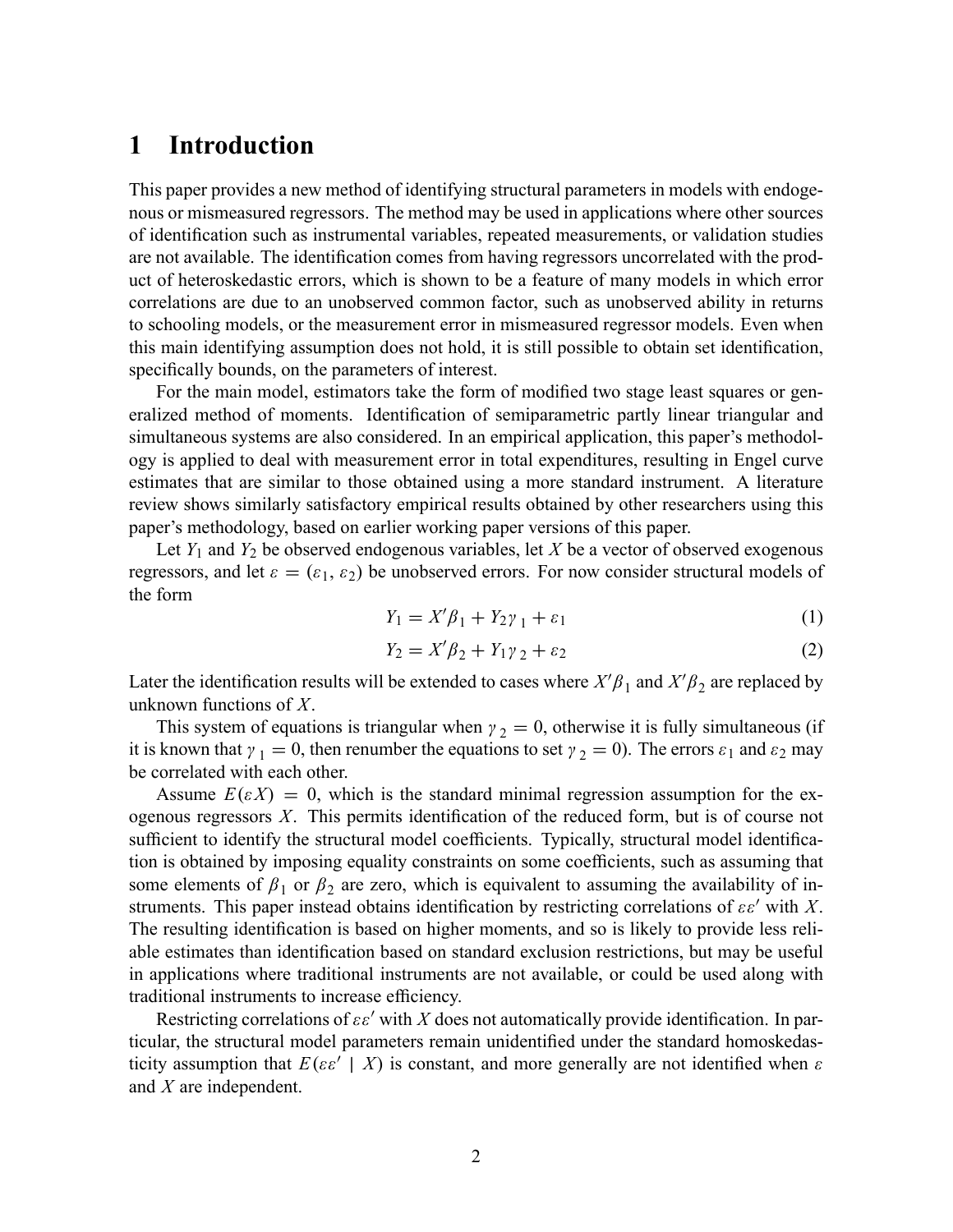However, what this paper shows is that the model parameters may be identified given some heteroskedasticity. In particular, identification is obtained by assuming that  $Cov(X, \varepsilon_j^2) \neq 0$ for  $j = 2$  in a triangular system (or for both  $j = 1$  and  $j = 2$  in a fully simultaneous system) and assuming that  $Cov(Z, \varepsilon_1 \varepsilon_2) = 0$  for an observed Z, where Z can be a subset of X. If  $Cov(Z, \varepsilon_1 \varepsilon_2) \neq 0$  then set identification, specifically, bounds on parameters, can still be obtained as long as this covariance is not too large.

The remainder of this section provides examples of models where these identifying assumptions hold, and comparisons to related results in the literature

### 1.1 Independent Errors

For the simplest possible motivating example, let equations (1) and (2) hold. Suppose  $\varepsilon_1$ and  $\varepsilon_2$  have the standard model error property of being mean zero and are conditionally independent of each other, so  $\varepsilon_1 \perp \varepsilon_2$  | Z and  $E(\varepsilon_1) = 0$ . It would then follow immediately that the key identifying assumption  $cov(Z, \varepsilon_1 \varepsilon_2) = 0$  holds, because then  $E(\varepsilon_1 \varepsilon_2 Z) =$  $E(\varepsilon_1)E(\varepsilon_2 Z) = 0$ . This, along with ordinary heteroskedasticity of the errors  $\varepsilon_1$  and  $\varepsilon_2$  then suffices for identification.

More generally, independence or uncorrelatedness of  $\varepsilon_1$  and  $\varepsilon_2$  is not required, e.g., it is shown below that the identifying assumptions still hold if  $\varepsilon_1$  and  $\varepsilon_2$  are correlated with each other through a factor structure, and they hold in a classical measurement error framework.

### 1.2 Classical Measurement Error

Consider a standard linear regression model with a classically mismeasured regressor. Suppose we do not have an outside instrument that correlates with the mismeasured regressor, which is the usual method of identifying this model. It is shown here that we can identify the coefficients in this model just based on heteroskedasticity. The only nonstandard assumption that will be needed for identification is the assumption that the errors in a linear projection of the mismeasured regressor on the other regressors be heteroskedastic, which is more plausible than homoskedasticity in most applications.

The goal is estimation of the coefficients  $\beta_1$  and  $\gamma_1$  in

$$
Y_1 = X'\beta_1 + Y_2^* \gamma_1 + V_1
$$

where the regression error  $V_1$  is mean zero and independent of the covariates  $X, Y_2^*$ . However the scalar regressor  $Y_2^*$  is mismeasured, and we instead observe  $Y_2$  where

$$
Y_2 = Y_2^* + U
$$
,  $E(U) = 0$ ,  $U \perp X$ ,  $Y_1$ ,  $Y_2^*$ .

Here  $U$  is classical measurement error, so  $U$  is mean zero and independent of the true model components X,  $Y_2^*$ , and  $V_1$ , or equivalently, independent of X,  $Y_2^*$ , and  $Y_1$ . So far all of these assumptions are exactly those of the classical linear regression mismeasured regressor model.

Define  $V_2$  as the residual from a linear projection of  $Y_2^*$  on X, so by construction

$$
Y_2^* = X'\beta_2 + V_2, \quad E(XV_2) = 0
$$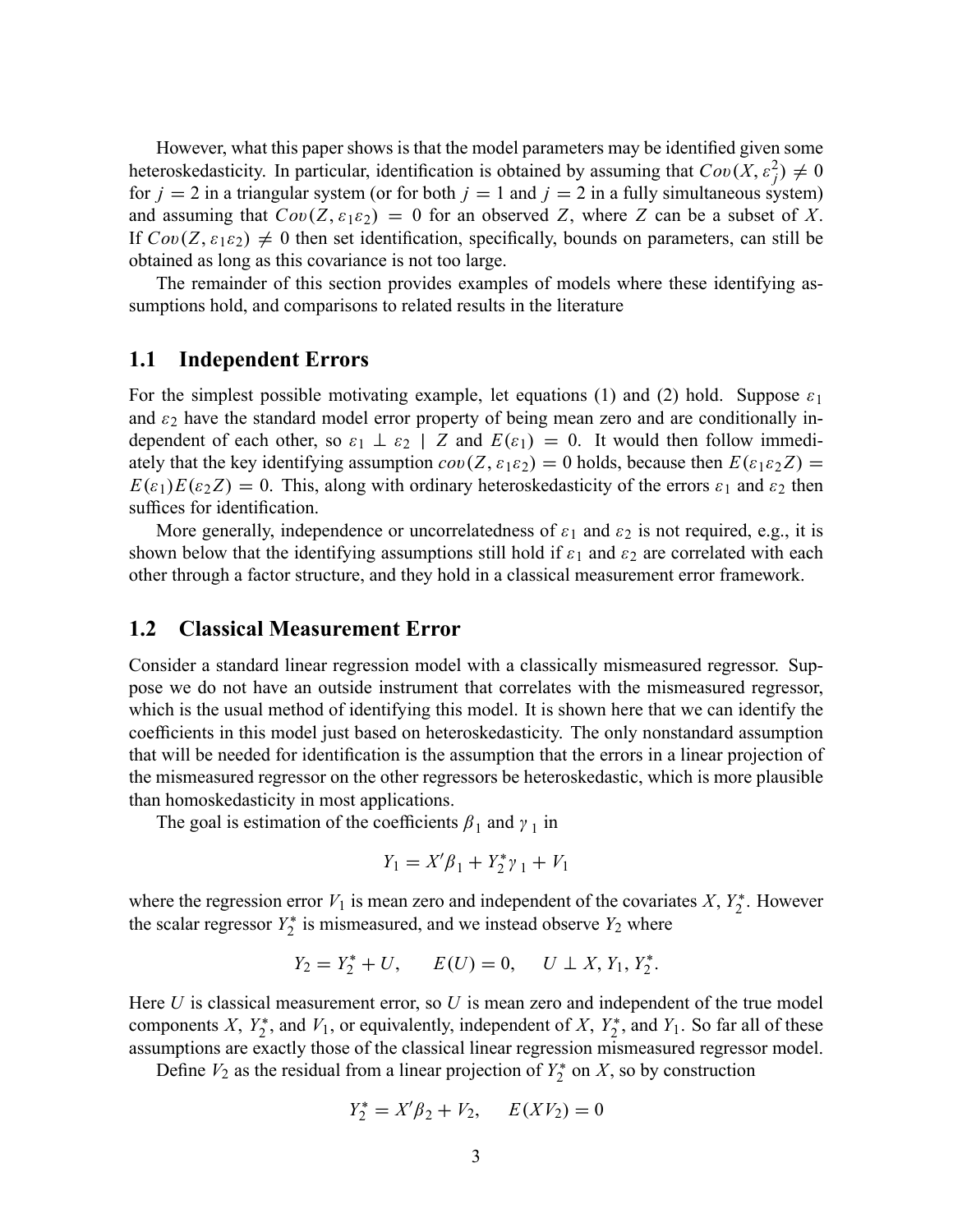Substituting out the unobservable  $Y_2^*$  yields the familiar triangular system associated with measurement error models

$$
Y_1 = X'\beta_1 + Y_2\gamma_1 + \varepsilon_1, \quad \varepsilon_1 = -\gamma_1 U + V_1
$$
  
\n
$$
Y_2 = X'\beta_2 + \varepsilon_2, \qquad \varepsilon_2 = U + V_2
$$

where the  $Y_1$  equation is the structural equation to be estimated, the  $Y_2$  equation is the instrument equation, and  $\varepsilon_1$  and  $\varepsilon_2$  are unobserved errors.

The standard way to obtain identification in this model is by an exclusion restriction, that is, by assuming that one or more elements of  $\beta_1$  equal zero and that the corresponding elements of  $\beta_2$  are nonzero. The corresponding elements of X are then instruments, and the model is estimated by linear two stage least squares, with  $Y_2 = X'\beta_2 + \varepsilon_2$  being the first stage regression and the second stage is the regression of  $Y_1$  on  $\widehat{Y}_2$  and the subset of X that has nonzero coefficients.

Assume now that we have no exclusion restriction and hence no instrument, so there is no covariate that affects  $Y_2$  without also affecting  $Y_1$ . In that case, the structural model coefficients cannot be identified in the usual way, and so for example are not identified when  $U, V_1$ , and  $V_2$  are jointly normal and independent of X.

However, in this mismeasured regressor model, there is no reason to believe that  $V_2$ , the error in the  $Y_2$  equation, would be independent of X, because the  $Y_2$  equation (what would be the first stage regression in two stage least squares) is just the linear projection of  $Y_2$  on  $X$ , not a structural model motivated by any economic theory.

The perhaps surprising result, which follows from Theorem 1 below, is that if  $V_2$  is heteroskedastic (and hence not independent of  $X$  as expected), then the structural model coefficients in this model are identified and can be easily estimated. The above assumptions yield a triangular model with  $E(X\varepsilon) = 0$ ,  $Cov(X, \varepsilon_2^2) \neq 0$ , and  $Cov(X, \varepsilon_1 \varepsilon_2) = 0$ , and hence satisfy this paper's required conditions for identification.

The classical measurement error assumptions are used here by way of illustration. They are much stronger than necessary to apply this paper's methodology. For example, identification is still possible when the measurement error  $U$  is correlated with some of the elements  $X$  and the error independence assumptions given above can be relaxed to restrictions on just a few low order moments.

### 1.3 Unobserved Single Factor Models

A general class of models that satisfy this paper's assumptions are systems in which the correlation of errors across equations are due to the presence of an unobserved common factor U, that is

$$
Y_1 = X'\beta_1 + Y_2\gamma_1 + \varepsilon_1, \qquad \varepsilon_1 = \alpha_1 U + V_1 \tag{3}
$$

$$
Y_2 = X'\beta_2 + Y_1\gamma_2 + \varepsilon_2, \qquad \varepsilon_2 = \alpha_2 U + V_2 \tag{4}
$$

where  $U$ ,  $V_1$ , and  $V_2$  are unobserved variables that are uncorrelated with X and are conditionally uncorrelated with each other, conditioning on  $X$ . Here  $V_1$  and  $V_2$  are idiosyncratic errors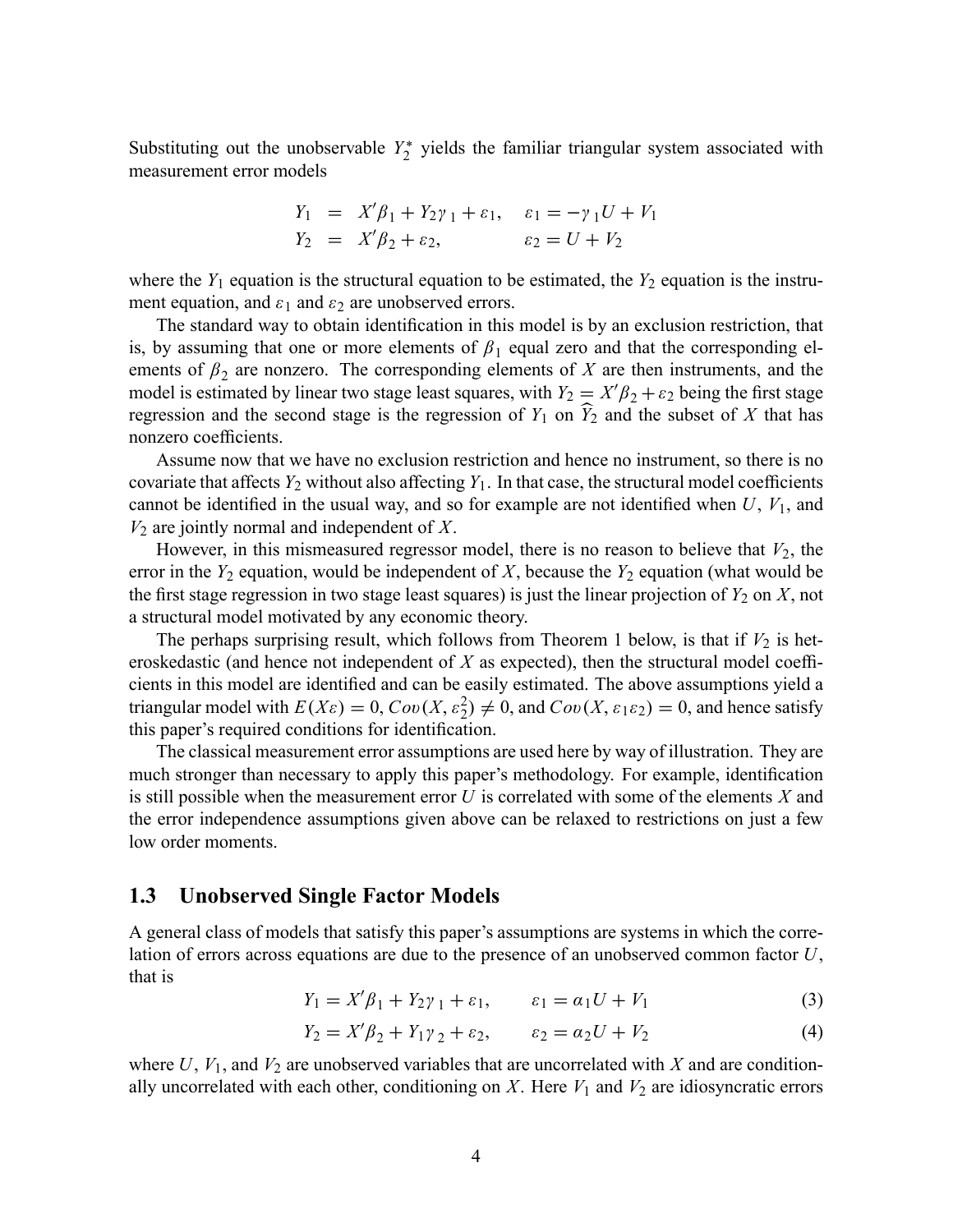in the equations for  $Y_1$  and  $Y_2$ , respectively, while U is an omitted variable or other unobserved factor that may directly influence both  $Y_1$  and  $Y_2$ .

Examples:

MEASUREMENT ERROR. The mismeasured regressor model described above yields equation (3) with  $\alpha_1 = -\gamma_1$  and equation (4) with  $\gamma_2 = 0$  and  $\alpha_2 = 1$ . The unobserved common factor U is the measurement error in  $Y_2$ .

SUPPLY AND DEMAND. Equations (3) and (4) are supply and (inverse) demand functions, with  $Y_1$  being quantity and  $Y_2$  price.  $V_1$  and  $V_2$  are unobservables that only affect supply and demand, respectively, while  $U$  denotes an unobserved factor that affects both sides of the market, such as the price of an imperfect substitute.

RETURNS TO SCHOOLING. Equations (3) and (4) with  $\gamma_2 = 0$  are models of wages  $Y_1$ and schooling  $Y_2$ , with U representing an individual's unobserved ability or drive (or more precisely the residual after projecting unobserved ability on  $X$ ), which affects both her schooling and her productivity (Heckman 1974, 1979).

In each of these examples, some or all of the structural parameters are not identified without additional information. Typically, identification is obtained by imposing equality constraints on the coefficients of  $X$ . In the measurement error and returns to schooling examples, assuming that one or more elements of  $\beta_1$  equal zero permits estimation of the  $Y_1$  equation using two stage least squares with instruments  $X$ . For supply and demand, the typical identification restriction is that each equation possess this kind of exclusion assumption.

Assume we have no ordinary instruments and no equality constraints on the parameters. Let Z be a vector of observed exogenous variables, in particular, Z could be a subvector of X, or Z could equal X. Assume X is uncorrelated with  $(U, V_1, V_2)$ . Assume also that Z is uncorrelated with  $(U^2, UV_j, V_1V_2)$  and that Z is correlated with  $V_2^2$  $\chi_2^2$ . If the model is simultaneous assume that Z is also correlated with  $V_1^2$  $I_1^2$ . An alternative set of stronger but more easily interpreted sufficient conditions are that one or both of the idiosyncratic errors  $V_i$  be heteroskedastic,  $cov(Z, V_1V_2) = 0$ , and that the common factor U be conditionally independent of Z. These are all standard assumptions, except that one usually either imposes homoskedasticity or allows for heteroskedasticity, rather than requiring heteroskedasticity.

Given these assumptions,

$$
cov(Z, \varepsilon_1 \varepsilon_2) = cov(Z, \alpha_1 \alpha_2 U^2 + \alpha_1 U V_2 + \alpha_2 U V_1 + V_1 V_2) = 0
$$
  

$$
cov(Z, \varepsilon_2^2) = cov(Z, \alpha_2^2 U^2 + 2\alpha_2 U V_2 + V_2^2) = cov(Z, V_2^2) \neq 0
$$

which are the requirements for applying this paper's identification theorems and associated estimators.

To apply this paper's estimators it is not necessary to assume that the errors are actually given by a factor model like  $\varepsilon_j = \alpha_j U + V_j$ . In particular, third and higher moment implications of factor model or classical measurement error constructions are not imposed. All that is required for identification and estimation are the moments

$$
E(X\varepsilon_1) = 0, \qquad E(X\varepsilon_2) = 0, \qquad Cov(Z, \varepsilon_1 \varepsilon_2) = 0. \tag{5}
$$

along with some heteroskedasticity of  $\varepsilon_j$ . The moments (5) provide identification whether or not  $Z$  is subvector of  $X$ .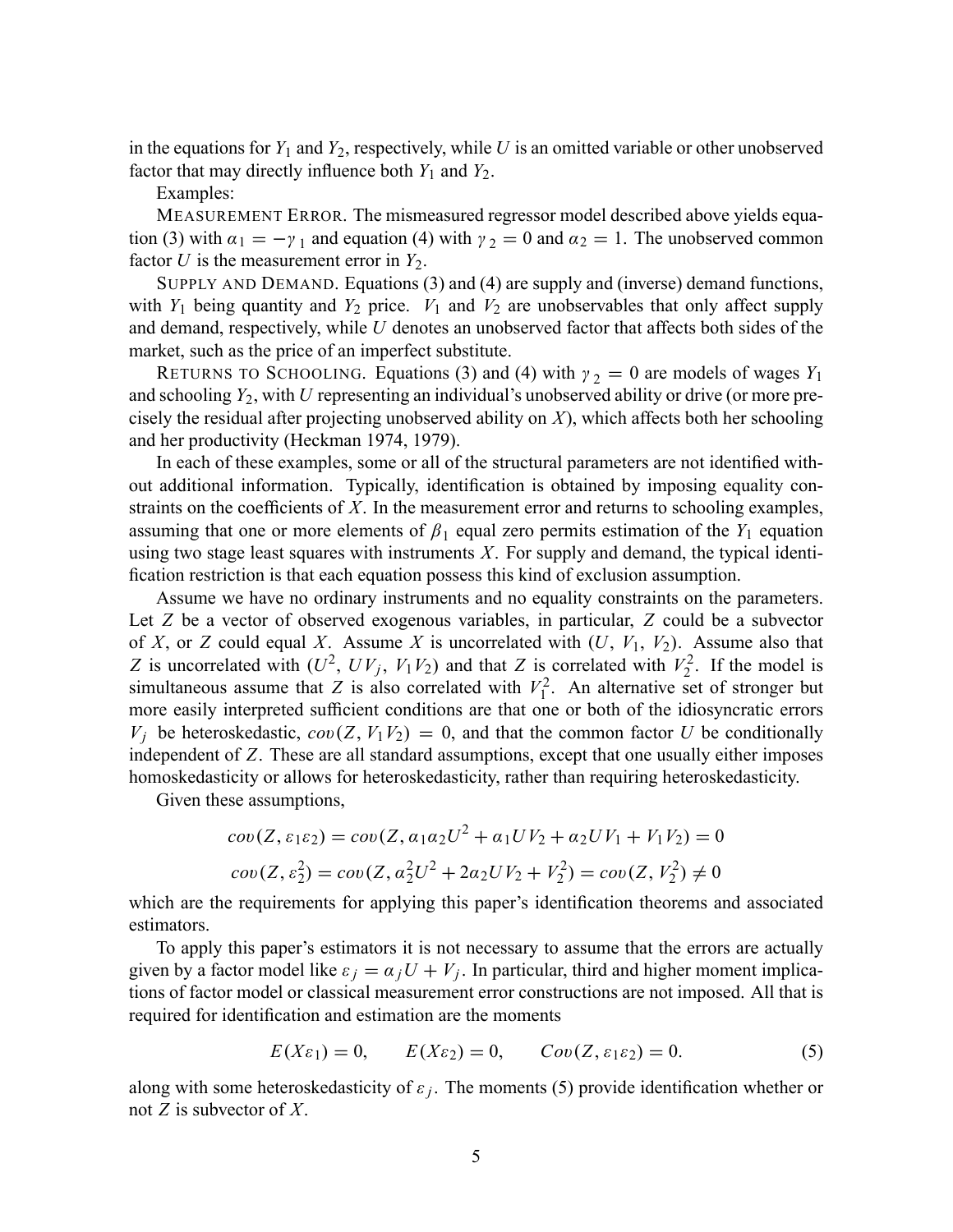### 1.4 Empirical examples

Based on earlier working paper versions of this paper, a number of researchers apply this paper's identification strategy and associated estimators to a variety of settings where ordinary instruments are either weak or difficult to obtain.

Giambona and Schwienbacher (2007) apply the method in a model relating the debt and leverage ratios of firms' to the tangibility of their assets. Emran and Hou (2008) apply it to a model of household consumption in China based on distance to domestic and international markets. Sabia (2007) uses the method to estimate equations relating body weight to academic performance, and Rashad and Markowitz (2007) use it in a similar application involving body weight and health insurance. Finally, in a later section of this paper I report results for a model of food Engel curves where total expenditures may be mismeasured. All of these studies report that using this paper's estimator yields results that are close to estimates based on traditional instruments (though Sabia 2007 also notes that his estimates are closer to ordinary least squares). Taken together, these studies provide evidence that the methodology proposed in this paper may be reliably applied in a variety of real data settings where traditional instrumental variables are not available.

### 1.5 Literature Review

Surveys of methods of identification in simultaneous systems include Hsiao (1983), Hausman (1983), and Fuller (1987). Roehrig (1988) provides a useful general characterization of identification in situations where nonlinearities contribute to identification, as is the case here. Particularly relevant for this paper is previous work that obtains identification based on variance and covariance constraints. With multiple equation systems, various homoskedastic factor model covariance restrictions are used along with exclusion assumptions in the LISREL class of models (Joreskog and Sorbom 1984). The idea of using heteroskedasticity in some way to help estimation appears in Wright (1928), and so is virtually as old as instrumental variables itself. Recent papers that use general restrictions on higher moments instead of outside instruments as a source of identification include Dagenais and Dagenais (1997), Lewbel (1997), Cragg (1997), and Erickson and Whited (2002).

A closely related result to this paper's is Rigobon (2002, 2003), which uses heteroskedasticity based on discrete, multiple regimes instead of regressors. Some of Rigobon's identification results can be interpreted as special cases of this paper's models in which Z is a vector of binary dummy variables that index regimes and are not included amongst the regressors X. Sentana (1992) and Sentana and Fiorentini (2001) employ a similar idea for identification in factor models. Hogan and Rigobon (2003) propose a model that, like this paper's, involves decomposing the error term into components, some of which are heteroskedastic.

Klein and Vella (2003) also use heteroskedasticity restrictions to obtain identification in linear models without exclusion restrictions (an application of their method is Rummery, Vella and Verbeek 1999), and their model also implies restrictions on how  $\varepsilon_1^2$  $\frac{2}{1}, \frac{2}{2}$  $2^2$ , and  $\varepsilon_1 \varepsilon_2$  depends on regressors, but not the same restrictions as those used in the present paper. The method proposed here exploits a different set of heteroskedasticity restrictions from theirs, and as a result this paper's estimators have many features that Klein and Vella (2003) do not, includ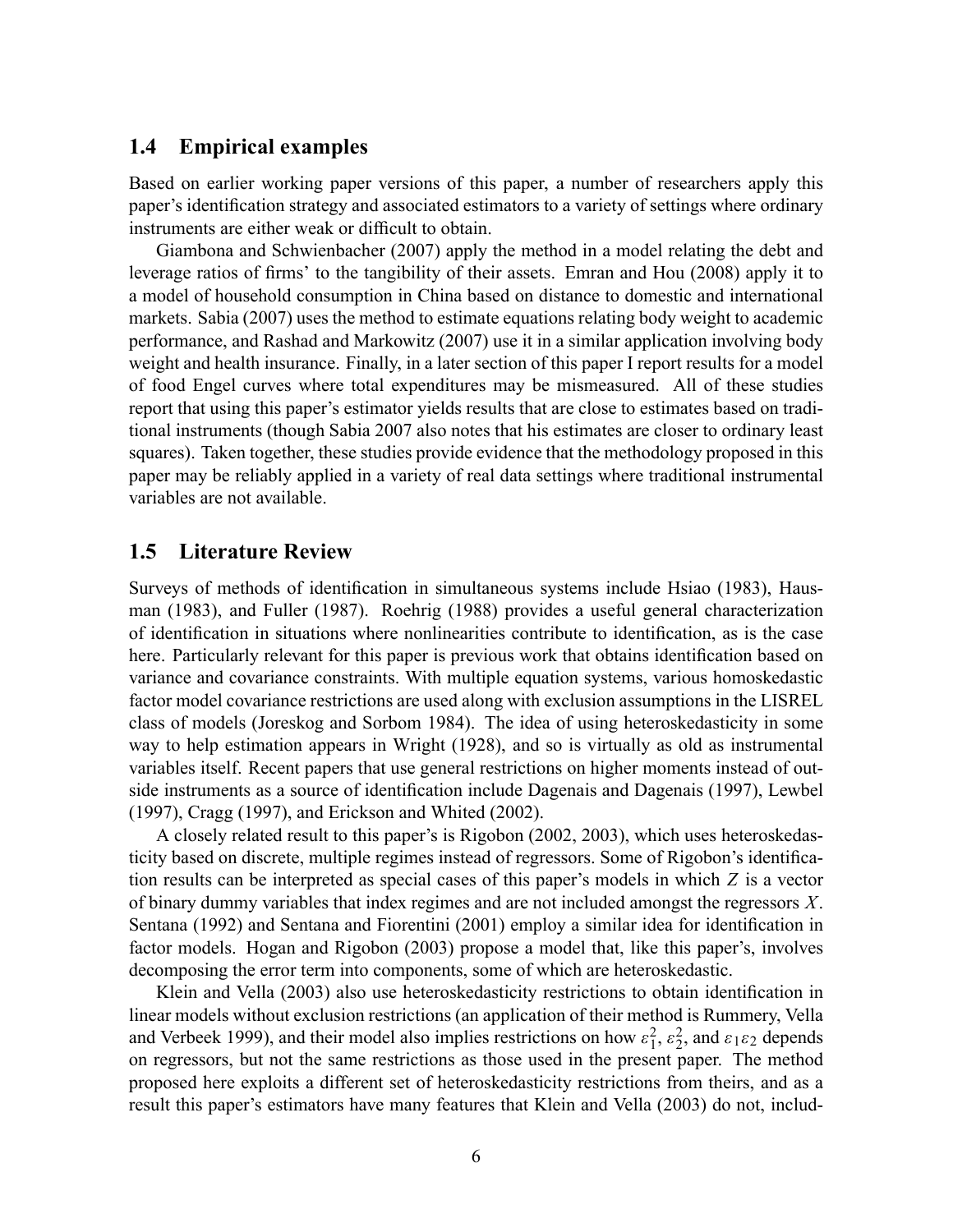ing the following: This paper's assumptions nest standard mismeasured regressor models and unobserved factor models, unlike theirs. This paper's estimator extends to fully simultaneous systems, not just triangular systems, and extends to a class of semiparametric models. Their paper assumes a multiplicative form of heteroskedasticity that imposes strong restrictions on how all higher moments of errors depend on regressors, while this paper's model places no restrictions on third and higher moments of  $\varepsilon_i$  conditional on X, Z. Finally this paper provides some set identification results, yielding bounds on parameters, that hold when point identifying assumptions are violated.

The assumption used here that a product of errors be uncorrelated with covariates has occasionally been exploited in other contexts as well, e.g., to aid identification in a correlated random coefficients model, Heckman and Vytlacil (1998) assume covariates are uncorrelated with the product of a random coefficient and a regression model error.

Some papers have exploited GARCH system heteroskedastic specifications to obtain identification, including King, Sentana, and Wadhwani (1994) and Prono (2008). Other papers that exploit heteroskedasticity in some way to aid identification include Leamer (1981) and Feenstra (1994).

Variables that in past empirical applications have been proposed as instruments for identification might more plausibly be used as this paper's Z. For example, in the returns to schooling model Card (1995, 2002) and others propose using measures of access to schooling, such as distance to or cost of colleges in one's area, as wage equation instruments. Access measures may be independent of unobserved ability (though see Carneiro and Heckman 2002) and affect the schooling decision. However, access may not be appropriate as an excluded variable in wage (or other outcome) equations because access may correlate with the type or quality of education one actually receives, or may be correlated with proximity to locations where good jobs are available. See, e.g., Hogan and Rigobon (2003). Therefore, instead of excluding measures of access to schooling or other proposed instruments from the outcome equation, it may be more appropriate to include them as regressors in both equations, and use them as this paper's Z to identify returns to schooling, given by  $\gamma_1$  in the triangular model where  $Y_1$  is wages and  $Y_2$  is schooling.

The next section describes this paper's main identification results for triangular and then fully simultaneous systems. This is followed by a description of associated estimators and an empirical application to Engel curve estimation. Later sections provide extensions, including set identification (bounds) for when the point identification assumptions do not hold, and identification results for nonlinear and semiparametric systems of equations.

# 2 Point Identification

For simplicity it is assumed that the regressors  $X$  are ordinary random variables with finite second moments, so results are easily stated in terms of means and variances. However, it will be clear from the resulting estimators that this can be relaxed to handle cases such as time trends or deterministic regressors by replacing the relevant moments with probability limits of sample moments and sample projections.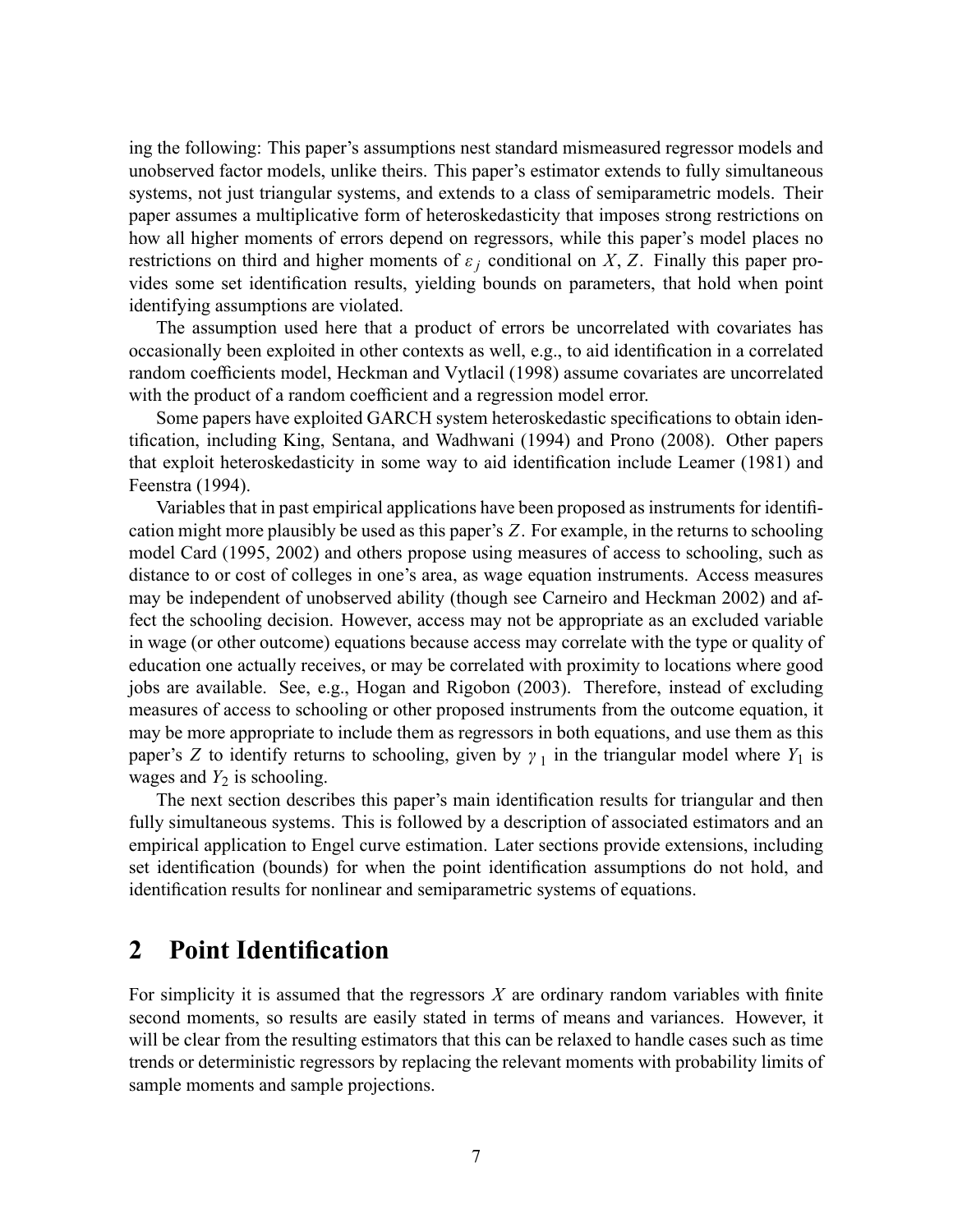### 2.1 Triangular Model Identification

First consider the linear triangular model

$$
Y_1 = X'\beta_{10} + Y_2\gamma_{10} + \varepsilon_1\tag{6}
$$

$$
Y_2 = X' \beta_{20} + \varepsilon_2 \tag{7}
$$

Here  $\beta_{10}$  indicates the true value of  $\beta_1$ , and similarly for the other parameters. Traditionally, this model would be identified by imposing equality constraints on  $\beta_{10}$ . Alternatively, if the errors  $\varepsilon_1$  and  $\varepsilon_2$  were uncorrelated, this would be a recursive system and so the parameters would be identified. Identification conditions are given here that do not require uncorrelated errors or restrictions on  $\beta_{10}$ . Example applications include unobserved factor models such as the mismeasured regressor model and the returns to schooling model described in the introduction.

ASSUMPTION A1:  $Y = (Y_1, Y_2)'$  and X are random vectors.  $E(XY')$ ,  $E(XY_1Y')$ ,  $E(XY_2Y')$ , and  $E(XX')$  are finite and identified from data.  $E(XX')$  is nonsingular.

ASSUMPTION A2:  $E(X_{\epsilon_1}) = 0$ ,  $E(X_{\epsilon_2}) = 0$ , and, for some random vector Z,  $cov(Z, \epsilon_1 \epsilon_2) = 0$ 0.

The elements of Z can be discrete or continuous, and Z can be a vector or a scalar. Some or all of the elements of  $Z$  can also be elements of  $X$ . Sections 1.1, 1.2, and 1.3 provide examples of models satisfying these assumptions.

Define matrices  $\Psi_{ZX}$  and  $\Psi_{ZZ}$  by

$$
\Psi_{ZX} = E\left[\left(\begin{array}{c} X \\ [Z - E(Z)]\varepsilon_2 \end{array}\right) \left(\begin{array}{c} X \\ Y_2 \end{array}\right)^T\right], \quad \Psi_{ZZ} = E\left[\left(\begin{array}{c} X \\ [Z - E(Z)]\varepsilon_2 \end{array}\right) \left(\begin{array}{c} X \\ [Z - E(Z)]\varepsilon_2 \end{array}\right)^T\right]
$$

and let  $\Psi$  be any positive definite matrix that has the same dimensions as  $\Psi_{ZZ}$ .

THEOREM 1. Let Assumptions A1 and A2 hold for the model of equations (6) and (7). Assume  $cov(Z, \varepsilon_2^2) \neq 0$ . Then the structural parameters  $\beta_{10}, \beta_{20}, \gamma_{10}$ , and the errors  $\varepsilon$  are identified, and

$$
\beta_{20} = E(XX')^{-1}E(XY_2)
$$
\n
$$
\begin{pmatrix}\n\beta_{10} \\
\gamma_{10}\n\end{pmatrix} = (\Psi'_{ZX}\Psi\Psi_{ZX})^{-1}\Psi'_{ZX}\Psi E \left[ \begin{pmatrix} X \\ [Z - E(Z)]\varepsilon_2 \end{pmatrix} Y_1 \right]
$$
\n(8)

Proofs are in the Appendix. For  $\Psi = \Psi_{ZZ}^{-1}$ , Theorem 1 says that the structural parameters  $\beta_{10}$  and  $\gamma_{10}$  are identified by an ordinary linear two stage least squares regression of  $Y_1$  on X and  $Y_2$  using X and  $[Z - E(Z)]_{\epsilon_2}$  as instruments. The assumption that Z is uncorrelated with  $\varepsilon_1 \varepsilon_2$  means that  $(Z - \overline{Z}) \varepsilon_2$  is a valid instrument for  $Y_2$  in equation (6) since it is uncorrelated with  $\varepsilon_1$ , with the strength of the instrument (its correlation with  $Y_2$  after controlling for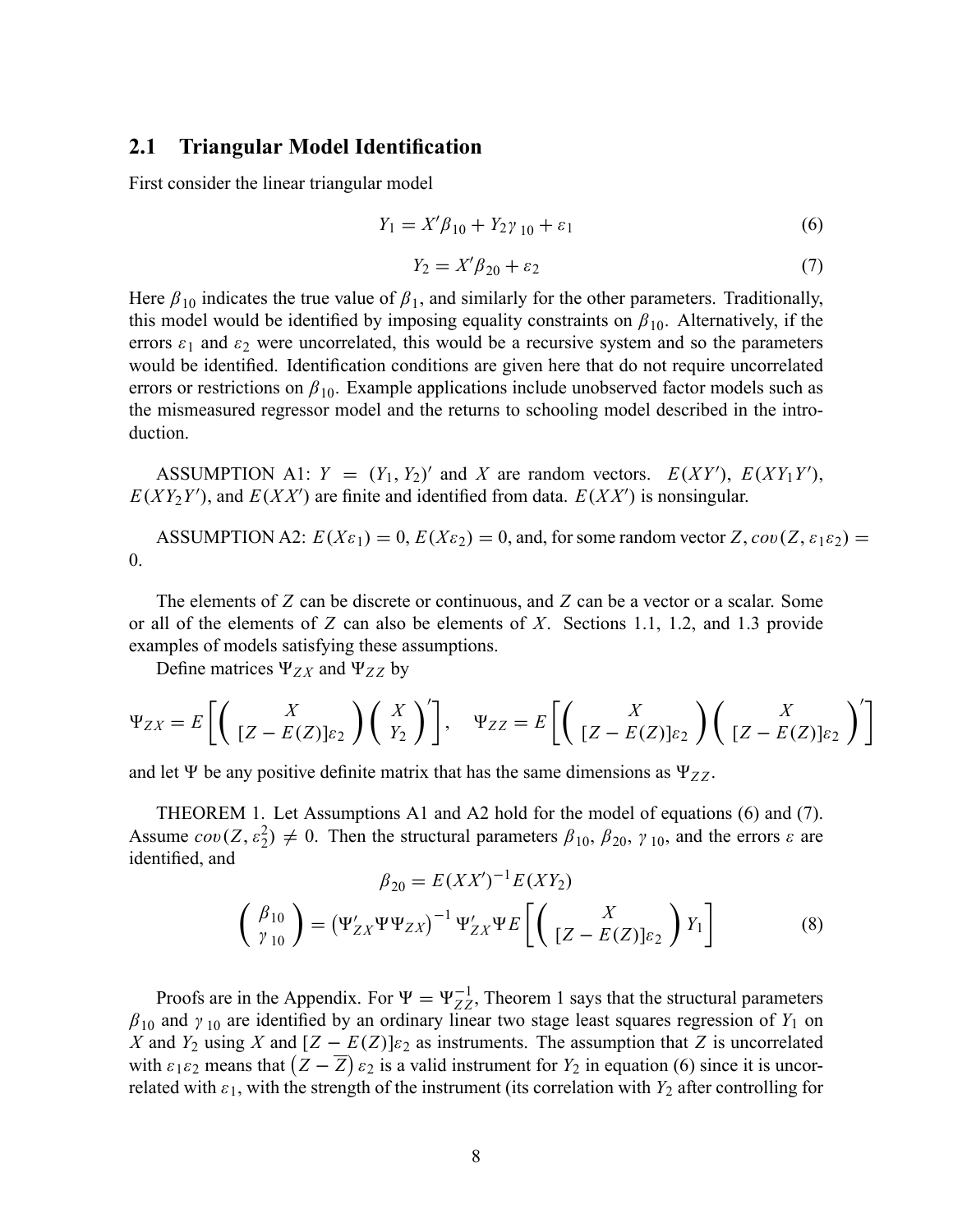the other instruments X) being proportional to the covariance of  $(Z - \overline{Z}) \varepsilon_2$  with  $\varepsilon_2$ , which corresponds to the degree of heteroskedasticity of  $\varepsilon_2$  with respect to Z.

Taking  $\Psi = \Psi_{ZZ}^{-1}$  corresponds to estimation based on ordinary linear two stage least squares. Other choices of  $\Psi$  may be preferred for increased efficiency, accounting for error heteroskedasticity. Efficient GMM estimation of this model is discussed later.

The requirement that  $cov(Z, \varepsilon_2^2)$  be nonzero can be empirically tested, because this covariance can be estimated as the sample covariance between Z and the squared residuals from linearly regressing  $Y_2$  on X. For example, we may apply a Breusch and Pagan (1979) test for this form of heteroskedasticity to equation (7). Also, if  $cov(Z, \varepsilon_2^2)$  is close to or equal to zero, then  $(Z - \overline{Z}) \varepsilon_2$  will be a weak or useless instrument, and this problem will be evident in the form of imprecise estimates with large standard errors. Hansen (1982) type tests of GMM moment restrictions can also be implemented to check validity of the model's assumptions, particularly Assumption A2.

### 2.2 Fully Simultaneous Linear Model Identification

Now consider the fully simultaneous model

$$
Y_1 = X' \beta_{10} + Y_2 \gamma_{10} + \varepsilon_1 \tag{9}
$$

$$
Y_2 = X' \beta_{20} + Y_1 \gamma_{20} + \varepsilon_2 \tag{10}
$$

where the errors  $\varepsilon_1$  and  $\varepsilon_2$  may be correlated, and again no equality constraints are imposed on the structural parameters  $\beta_{10}$ ,  $\beta_{20}$ ,  $\gamma_{10}$ , and  $\gamma_{20}$ .

In some applications it is standard or convenient to normalize the second equation so that, like the first equation, the coefficient of  $Y_1$  is set equal to one and the coefficient of  $Y_2$  is to be estimated. An example is supply and demand, with  $Y_1$  being quantity and  $Y_2$  price. The identification results derived here immediately extend to handle that case, because identification of  $\gamma_{20}$  implies identification of  $1/\gamma_{20}$  and vice versa when  $\gamma_{20} \neq 0$ , which is the only case in which one could normalize the coefficient of  $Y_1$  to equal one in the second equation.

Some assumptions in addition to A1 and A2 are required to identify this fully simultaneous model. Given Assumption A2, reduced form errors  $W_i$  are

$$
W_j = Y_j - X'E(XX')^{-1}E(XY_j)
$$
\n(11)

ASSUMPTION A3: Define  $W_j$  by equation (11) for  $j = 1, 2$ . The matrix  $\Phi_W$ , defined as the matrix with columns given by the vectors  $cov(Z, W_1^2)$  and  $cov(Z, W_2^2)$ , has rank two.

Assumption A3 requires Z to contain at least two elements (though sometimes one element of Z can be a constant; see Corollary 1 later). If  $E(\varepsilon_1 \varepsilon_2 | \tilde{Z}) = E(\varepsilon_1 \varepsilon_2)$  for some scalar  $\tilde{Z}$ , as would arise if the common unobservable U is independent of  $\widetilde{Z}$ , then Assumptions A2 and A3 might be satisfied by letting Z be a vector of different functions of Z, for example defining Z as the vector of elements  $\widetilde{Z}$  and  $\widetilde{Z}^2$  (as long as  $\widetilde{Z}$  is not binary).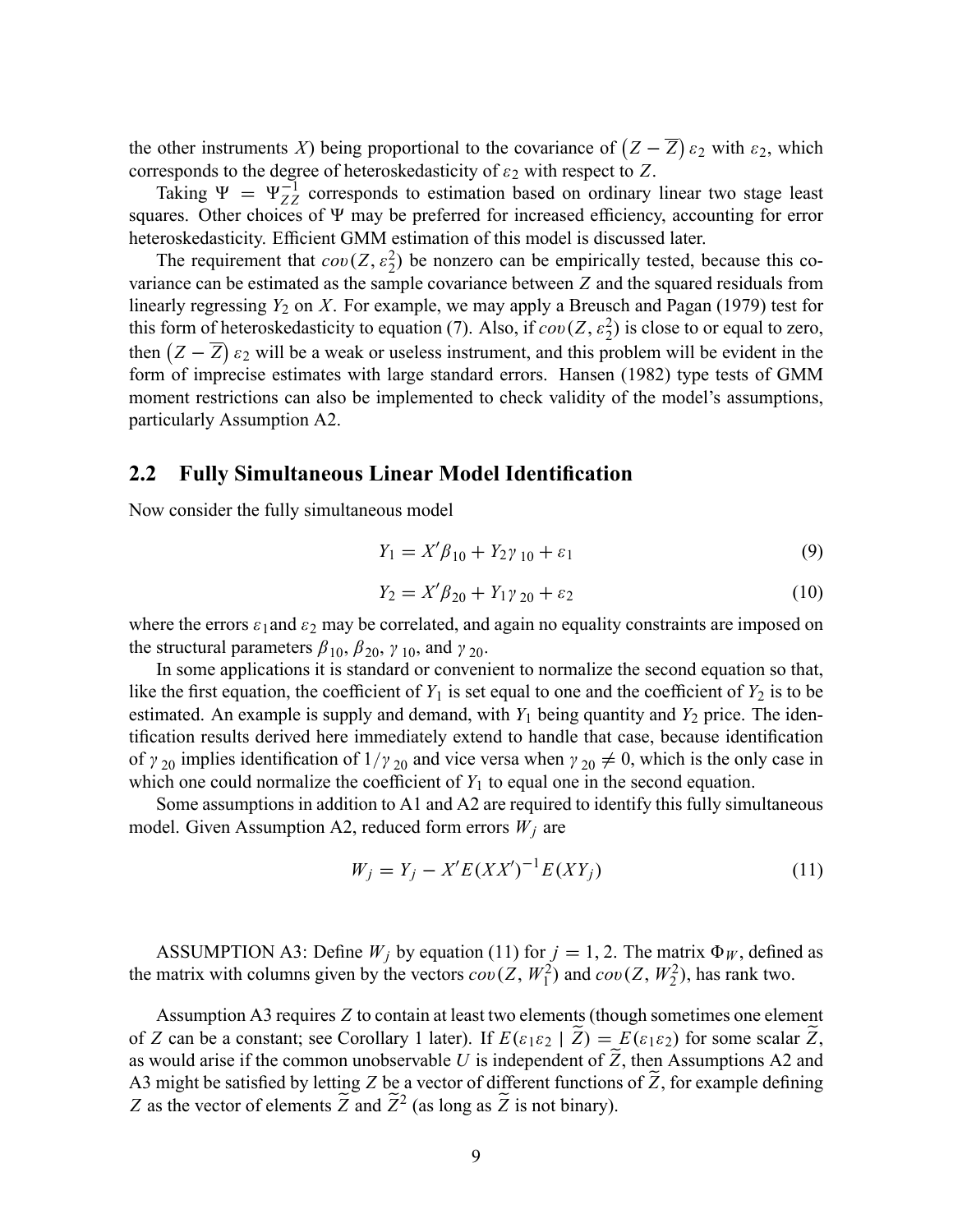Assumption A3 is testable, because one may estimate  $W_j$  as the residuals from linearly regressing  $Y_j$  on X, and then use Z and the estimated  $W_j$  to estimate  $cov(Z, W_j^2)$ . A Breusch and Pagan (1979) test may be applied to each of these reduced form regressions. An estimated matrix rank test like Cragg and Donald (1996) could be applied to the resulting estimated matrix  $\Phi_W$ , or perhaps more simply test if the determinant of  $\Phi_W' \Phi_W$  is zero, since rank two requires that  $\Phi_W' \Phi_W$  be nonsingular.

ASSUMPTION A4: Let  $\Gamma$  be the set of possible values of  $(\gamma_{10}, \gamma_{20})$ . If  $(\gamma_1, \gamma_2) \in \Gamma$ , then  $(\gamma_2^{-1}, \gamma_1^{-1}) \notin \Gamma.$ 

Given any nonzero values of  $(y_{10}, y_{20})$ , solving equation (9) for  $Y_2$  and equation (10) for  $Y_1$  yields another representation of the exact same system of equations, but having coefficients  $(\gamma_{20}^{-1}, \gamma_{10}^{-1})$  instead of  $(\gamma_{10}, \gamma_{20})$ . As long as  $(\gamma_{10}, \gamma_{20}) \neq (1, 1)$  and no restrictions are placed on  $\beta_{10}$  and  $\beta_{20}$ , Assumption A4 simply says that we have chosen (either by arbitrary convenience or external knowledge) one of these two equivalent representations of the system. Assumption A4 is not needed for models that break this symmetry either by being triangular as in Theorem 1, or through an exclusion assumption as in Corollary 2 below. In other models the choice of  $\Gamma$  may be determined by context, e.g., many economic models (like those requiring stationary dynamics or decreasing returns to scale) require coefficients like  $\gamma_1$  and  $\gamma_2$ to be less than one in absolute value, which then defines a set  $\Gamma$  that satisfies Assumption A4. In a supply and demand model  $\Gamma$  may be defined by downward sloping demand and upward sloping supply curves, since in that case  $\Gamma$  only includes elements  $\gamma_1, \gamma_2$  where  $\gamma_1 \ge 0$  and  $\gamma_2 \leq 0$ , and any values that violate Assumption A4 would have the wrong signs. This is related to Fisher's (1976) finding that sign constraints in simultaneous systems yield regions of admissible parameter values.

THEOREM 2. Let Assumptions A1, A2, A3, and A4 hold in the model of equations (9) and (10). Then the structural parameters  $\beta_{10}$ ,  $\beta_{20}$ ,  $\gamma_{10}$ ,  $\gamma_{20}$ , and the errors  $\varepsilon$  are identified.

### 2.3 Additional Simultaneous Model Results

LEMMA 1: Define  $\Phi_{\varepsilon}$  to be the matrix with columns given by the vectors  $cov(Z, \varepsilon_1^2)$  and  $cov(Z, \varepsilon_2^2)$ . Let Assumptions A1 and A2 hold, and assume  $|\gamma_{10}\gamma_{20}| \neq 1$ . Then Assumption A3 holds if and only if  $\Phi_{\varepsilon}$  has rank two.

Lemma 1 assumes  $\gamma_{10}\gamma_{20} \neq 1$  and  $\gamma_{10}\gamma_{20} \neq -1$ . The case  $\gamma_{10}\gamma_{20} = 1$  is ruled out by Assumption A4 in Theorem 2. This case cannot happen in the returns to schooling or measurement error applications because triangular systems have  $\gamma_{20} = 0$ . Having  $\gamma_{10}\gamma_{20} = 1$ also cannot occur in the supply and demand application, because the slopes of supply and demand curves make  $\gamma_{10}\gamma_{20} \le 0$ . As shown in the proof of Theorem 2, the case of  $\gamma_{10}\gamma_{20} =$  $-1$  is ruled out by Assumption A3, because it causes  $\Phi_W$  to have rank less than two. However, Theorem 1 can be relaxed to allow  $\gamma_{10}\gamma_{20} = -1$ , by replacing Assumption A3 with the assumption that  $\Phi_{\varepsilon}$  has rank two, because then equation (27) in the proof still holds and identifies  $\gamma_{10}/\gamma_{20}$ , which along with  $\gamma_{10}\gamma_{20} = -1$  and some sign restrictions could identify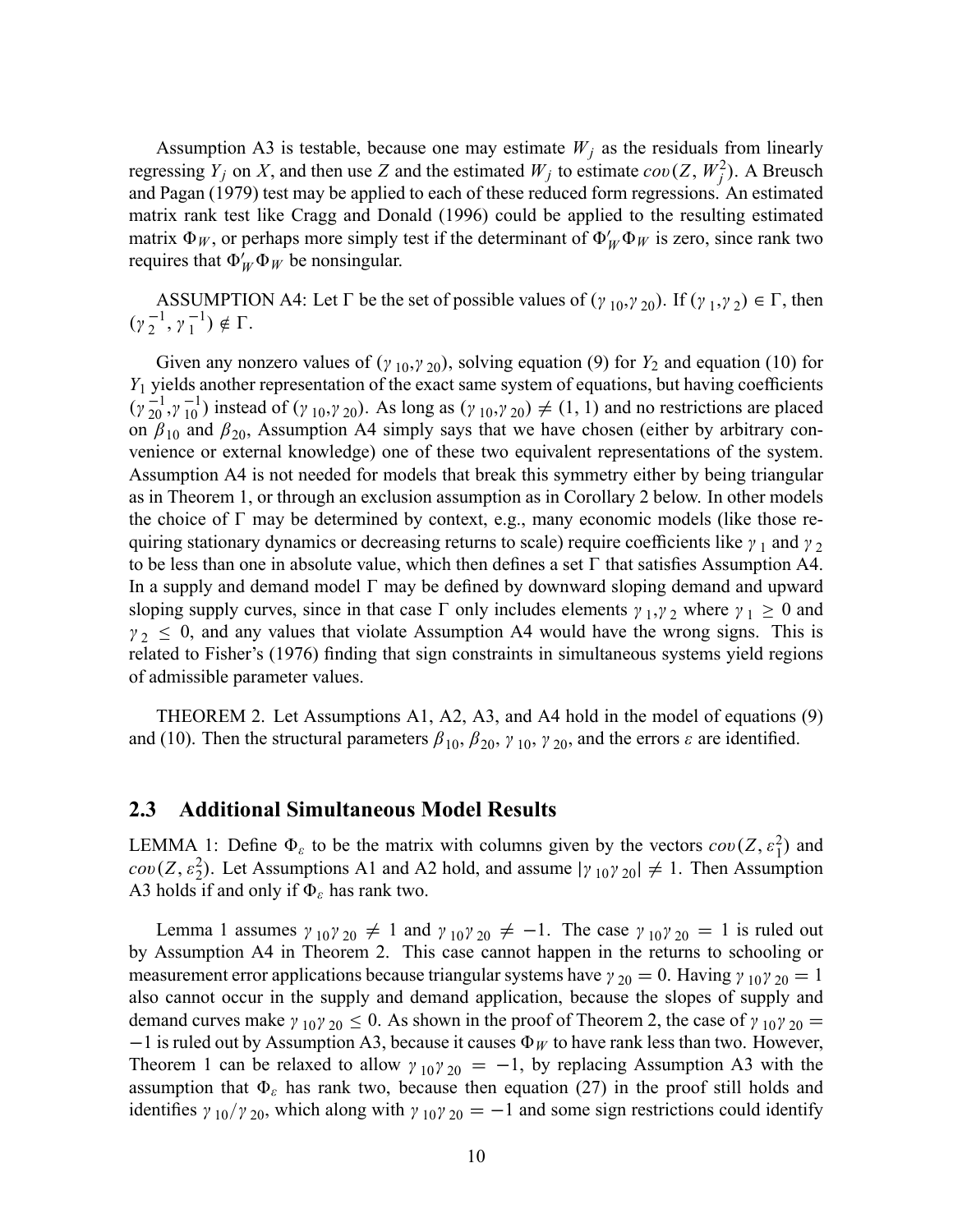$\gamma_{10}$  and  $\gamma_{20}$  in this case. However, Assumption A3 has the advantage of being empirically testable.

In either case, Theorem 2 requires both  $\varepsilon_1$  and  $\varepsilon_2$  to be heteroskedastic with variances that depend upon Z, since otherwise the vectors  $cov(Z, \varepsilon_1^2)$  and  $cov(Z, \varepsilon_2^2)$  will equal zero. Moreover, the variances of  $\varepsilon_1$  and  $\varepsilon_2$  must be different functions of Z for the rank of  $\Phi_{\varepsilon}$  to be two.

COROLLARY 1. Let Assumptions A1, A2, A3, and A4 hold in the model of equations (9) and (10), replacing  $cov(Z, \varepsilon_1 \varepsilon_2)$  in Assumption A2 with  $E(Z \varepsilon_1 \varepsilon_2)$  and replacing  $cov(Z, W_j^2)$ with  $E(ZW_j^2)$  in Assumption A3, for  $j = 1, 2$ . Then the structural parameters  $\beta_{10}, \beta_{20}, \gamma_{10}$ ,  $\gamma_{20}$ , and the errors  $\varepsilon$  are identified.

Corollary 1 can be used in applications where  $E(\varepsilon_1 \varepsilon_2) = 0$ . Theorem 2 could also be used in this case, but Corollary 1 provides additional moments. In particular, if only a scalar Z is known to satisfy  $cov(Z, \varepsilon_1 \varepsilon_2) = 0$ , then identification by Theorem 2 will fail because the rank condition in Assumption A3 is violated with  $Z = Z$ , but identification may still be possible using Corollary 1 because there we may let  $Z = (1, \tilde{Z})$ .

COROLLARY 2. Let Assumptions A1 and A2 hold for the model of equations (9) and (10). Assume  $cov(Z, \varepsilon_2^2) \neq 0$ , that some element of  $\beta_{20}$  is known to equal zero and the corresponding element of  $\beta_{10}$  is nonzero. Then the structural parameters  $\beta_{10}$ ,  $\beta_{20}$ ,  $\gamma_{10}$ ,  $\gamma_{20}$ , and the errors  $\varepsilon$  are identified.

Corollary 2 is like Theorem 1, except that it assumes an element of  $\beta_{20}$  is zero instead of assuming  $\gamma_{20}$  is zero to identify equation (10). Then, as in Theorem 1, Corollary 2 uses  $cov(Z, \varepsilon_1 \varepsilon_2) = 0$  to identify equation (9) without imposing the rank two condition of Assumption A3 and the inequality constraints of Assumption A4. Only a scalar Z is needed for identification using Theorem 1 or Corollaries 1 or 2.

### 3 Estimation

### 3.1 Simultaneous System Estimation

Consider estimation of the structural model of equations (9) and (10) based on Theorem 2. Define S to be the vector of elements of Y, X, and the elements of Z that are not already contained in  $X$ , if any.

Let  $\mu = E(Z)$  and let  $\theta$  denote the set of parameters  $\{\gamma_1, \gamma_2, \beta_1, \beta_2, \mu\}$ . Define the vector valued functions

$$
Q_1(\theta, S) = X(Y_1 - X'\beta_1 - Y_2\gamma_1)
$$
  
\n
$$
Q_2(\theta, S) = X(Y_2 - X'\beta_2 - Y_1\gamma_2)
$$
  
\n
$$
Q_3(\theta, S) = Z - \mu
$$
  
\n
$$
Q_4(\theta, S) = (Z - \mu) (Y_1 - X'\beta_1 - Y_2\gamma_1)(Y_2 - X'\beta_2 - Y_1\gamma_2)
$$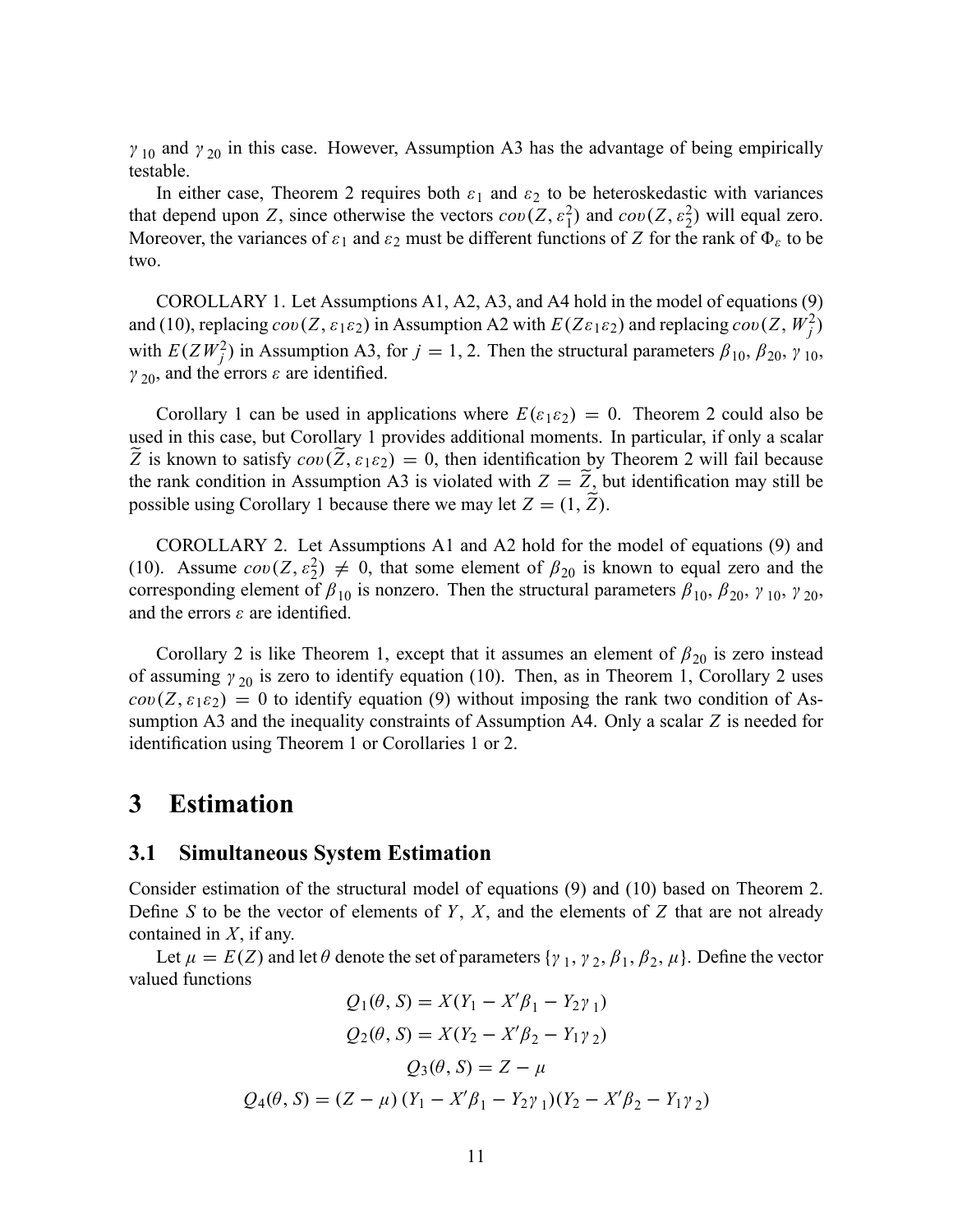Define  $Q(\theta, S)$  to be the vector obtained by stacking the above four vectors into one long vector.

COROLLARY 3: Assume equations (9) and (10) hold. Define  $\theta$ , S, and  $Q(\theta, S)$  as above. Let Assumptions A1, A2, A3, and A4 hold. Let  $\Theta$  be the set of all values  $\theta$  might take on, and let  $\theta_0$  denote the true value of  $\theta$ . Then the only value of  $\theta \in \Theta$  that satisfies  $E\left[Q(\theta, S)\right] = 0$ is  $\theta = \theta_0$ .

A simple variant of Corollary 3 is that if  $E(\varepsilon_1 \varepsilon_2) = 0$  then  $\mu$  can be dropped from  $\theta$ , with  $Q_3$  dropped from Q, and the  $Z - \mu$  term in  $Q_4$  replaced with just Z.

Given Corollary 3, GMM estimation of the model of equations (9) and (10) is completely straightforward. With a sample of *n* observations  $S_1, ..., S_n$ , the standard Hansen (1982) GMM estimator is

$$
\widehat{\theta} = \arg \min_{\theta \in \Theta} \sum_{i=1}^{n} Q(\theta, S_i)' \Omega_n^{-1} \sum_{i=1}^{n} Q(\theta, S_i)
$$
\n(12)

for some sequence of positive definite  $\Omega_n$ . If the observations  $S_i$  are independently and identically distributed and if  $\Omega_n$  is a consistent estimator of  $\Omega_0 = E \left[ Q(\theta_0, S) Q(\theta_0, S)' \right]$ , then the resulting estimator is efficient GMM with

$$
\sqrt{n}(\widehat{\theta} - \theta_0) \to^d N\left(0, E\left(\frac{\partial Q(\theta_0, S)}{\partial \theta'}\right) \Omega_0^{-1} E\left(\frac{\partial Q(\theta_0, S)}{\partial \theta'}\right)'\right) \tag{13}
$$

More generally, with dependent data, standard time series versions of GMM would be directly applicable. Alternative moment based estimators with possibly better small sample properties, such as Generalized Empirical Likelihood, could be used instead of GMM. See, e.g., Newey and Smith (2004). Also, if these moment conditions are weak (as might occur if the errors are close to homoskedastic), then alternative limiting distribution theory based on weak instruments, such as Staiger and Stock (1997), would be immediately applicable. See Stock, Wright, and Yogo (2002) for a survey of such estimators.

The standard regularity conditions for the large sample properties of GMM impose compactness of  $\Theta$ . When  $\gamma_{20} \neq 0$  this must be reconciled with Assumption A4 and with Lemma 1. For example, in the supply and demand model we might define  $\Theta$  so that the product of the first two elements of every  $\theta \in \Theta$  is finite, nonpositive, and excludes an open neighborhood of minus one. This last constraint could be relaxed as discussed after Lemma 1.

If one wished to normalize the second equation so that the coefficient of  $Y_1$  equaled one, as might be more natural in a supply and demand system, then the same GMM estimator could be used just by replacing  $Y_2 - X'\beta_2 - Y_1\gamma_2$  in the  $Q_2$  and  $Q_4$  functions with  $Y_1 - X'\beta_2 - Y_2\gamma_2$ , redefining  $\beta_2$  and  $\gamma_2$  accordingly.

Based on the proof of Theorem 2, a numerically simpler but possibly less efficient estimator would be the following. First, let  $\widehat{W}_j$  be the vector of residuals from linearly regressing  $Y_j$ on X. Next, let  $C_{jkh}$  be the sample covariance of  $W_j W_k$  with  $Z_h$ , where  $Z_h$  is the h'th element of the vector Z. Assume Z has a total of K elements. Based on equation (27), estimate  $\gamma_1$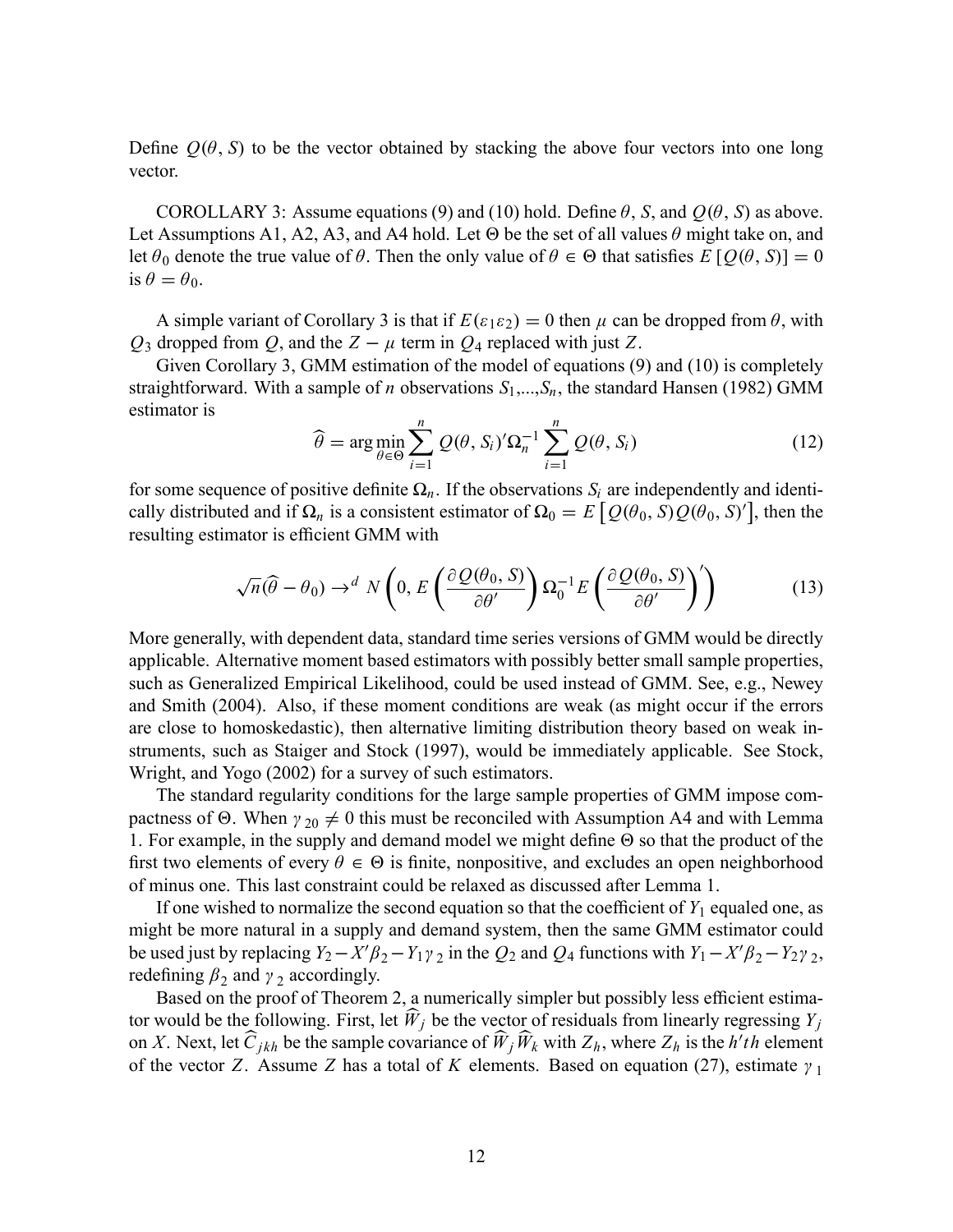and  $\gamma$ <sub>2</sub> by

$$
(\widehat{\gamma}_1, \widehat{\gamma}_2) = \arg \min_{(\gamma_1 \gamma_2) \in \Gamma} \sum_{h=1}^K ((1 + \gamma_1 \gamma_2) \widehat{C}_{12h} - \gamma_1 \widehat{C}_{22h} - \gamma_2 \widehat{C}_{11h})^2
$$

where  $\Gamma$  is a compact set satisfying Assumption A4. The above estimator for  $\gamma_1$  and  $\gamma_2$  is numerically equivalent to an ordinary nonlinear least squares regression over K observations, where K is the number of elements of Z. Finally,  $\beta_1$  and  $\beta_2$  may be estimated by linearly regressing  $Y_1 - Y_2 \hat{Y}_1$  and  $Y_2 - Y_1 \hat{Y}_2$  on X, respectively. The consistency of this procedure follows from the consistency of each step, which in turn is based on the steps of the identification proof of Theorem 1 and the consistency of regressions and sample covariances.

In practice, this simple procedure might be useful for generating consistent starting values for efficient GMM.

### 3.2 Triangular System Estimation

The GMM estimator used for the fully simultaneous system can be applied to the triangular system of Theorem 1 by setting  $\gamma_2 = 0$ . Define S and  $\mu$  as before, and now let  $\theta = \{\gamma_1, \beta_1, \beta_2, \mu\}$  and

$$
Q_1(\theta, S) = X(Y_1 - X'\beta_1 - Y_2\gamma_1)
$$
  
\n
$$
Q_2(\theta, S) = X(Y_2 - X'\beta_2)
$$
  
\n
$$
Q_3(\theta, S) = Z - \mu
$$
  
\n
$$
Q_4(\theta, S) = (Z - \mu) (Y_1 - X'\beta_1 - Y_2\gamma_1)(Y_2 - X'\beta_2).
$$

Let  $Q(\theta, S)$  be the vector obtained by stacking the above four vectors into one long vector, and we immediately obtain

COROLLARY 4: Assume equations (6) and (7) hold. Define  $\theta$ , S, and  $Q(\theta, S)$  as above. Let Assumptions A1 and A2 hold with  $cov(Z, W_2^2) \neq 0$ . Let  $\Theta$  be the set of all values  $\theta$ might take on, and let  $\theta_0$  denote the true value of  $\theta$ . Then the only value of  $\theta \in \Theta$  that satisfies  $E[Q(\theta, S)] = 0$  is  $\theta = \theta_0$ .

The GMM estimator (12) and limiting distribution (13) then follow immediately.

Based on Theorem 1, a simpler estimator of the triangular system of equations (6) and (7) is as follows. With  $\gamma_{20} = 0$ ,  $\beta_{20}$  can be estimated by linearly regressing  $Y_2$  on X. Then, letting  $\hat{\epsilon}_{2i}$  be the residuals from this regression,  $\beta_{10}$  and  $\gamma_{10}$  can be estimated by an ordinary linear two stage least squares regression of  $Y_1$  on  $Y_2$  and  $X$ , using X and  $(Z - \overline{Z})\widehat{\epsilon}_2$  as instruments, where  $Z$  is the sample mean of  $Z$ . Letting overbars denote sample averages, the resulting estimators are

$$
\widehat{\beta}_2 = \overline{XX'}^{-1} \overline{XY}_2, \quad \widehat{\varepsilon}_2 = Y_2 - X' \widehat{\beta}_2
$$
\n
$$
\begin{pmatrix}\n\widehat{\beta}_1 \\
\widehat{\gamma}_1\n\end{pmatrix} = \left(\widehat{\Psi}'_{ZX} \widehat{\Psi}_{ZZ}^{-1} \widehat{\Psi}_{ZX}\right)^{-1} \widehat{\Psi}'_{ZX} \widehat{\Psi}_{ZZ}^{-1} \left(\frac{\overline{XY}_1}{(Z - \overline{Z}) \widehat{\varepsilon}_2 Y_1}\right)
$$
\n(14)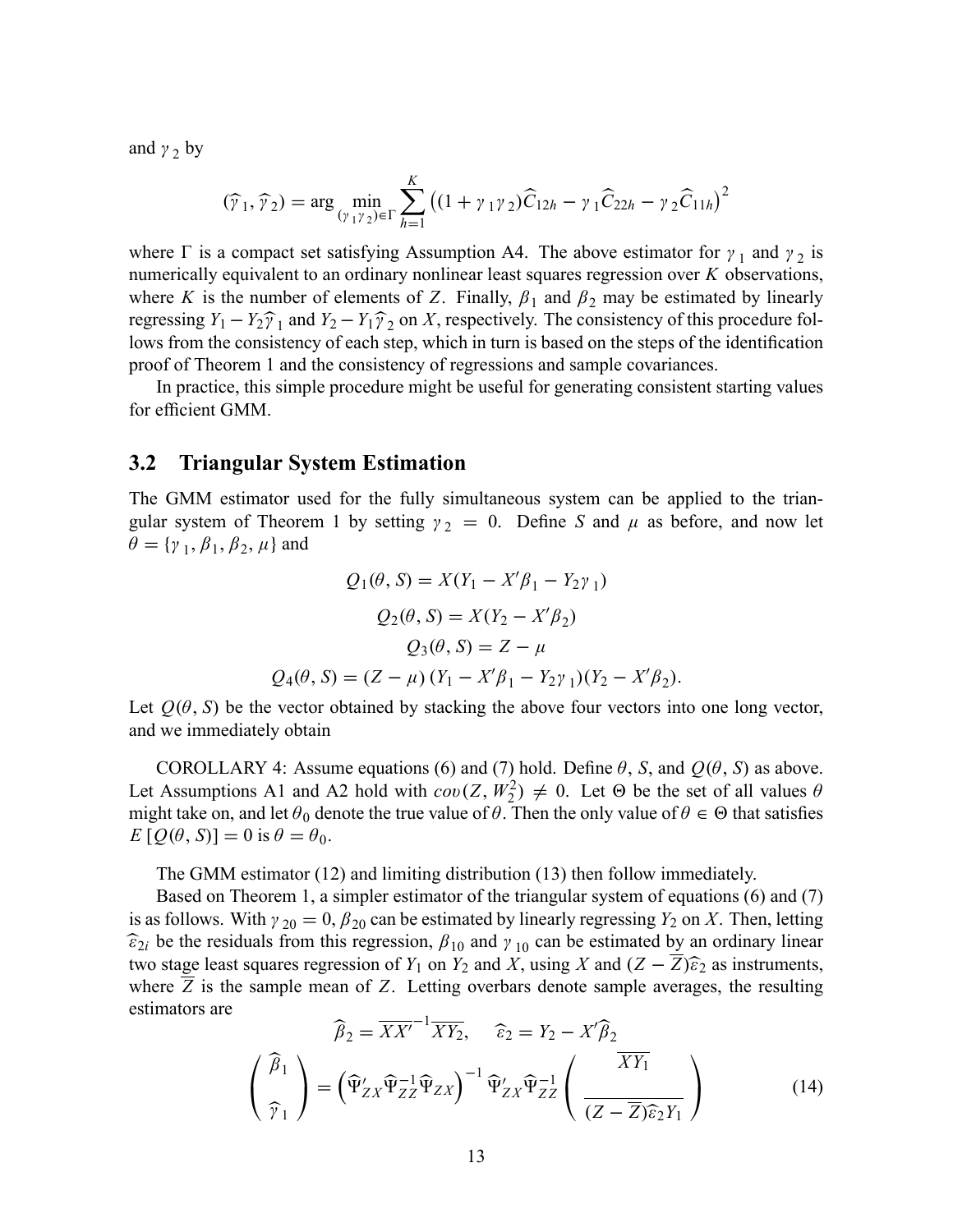where  $\Psi_{ZX}$  replaces the expectation defining  $\Psi_{ZX}$  with a sample average, and similarly for  $\widetilde{\Psi}$ , in particular, for ordinary two stage least squares  $\widetilde{\Psi}$  would be a consistent estimator of  $\widehat{\Psi}_{ZZ}^{-1}$ . The limiting distribution for  $\widehat{\beta}_2$  is standard ordinary least squares. The distribution for  $\beta_1$  and  $\widehat{\gamma}_1$  is basically that of ordinary two stage least squares, except account must be taken of the estimation error in the instruments  $(Z - \overline{Z})\hat{\epsilon}_2$ . Using the standard theory of two step estimators (see, e.g., Newey and McFadden 1994), with independent, identically distributed observations this gives

$$
\sqrt{n}\left[\left(\begin{array}{c} \widehat{\beta}_1\\ \widehat{\gamma}_1\end{array}\right)-\left(\begin{array}{c} \beta_{10}\\ \gamma_{10}\end{array}\right)\right]\rightarrow^d N\left(0,\left(\Psi_{ZX}'\Psi\Psi_{ZX}\right)^{-1}\Psi_{ZX}'\Psi_{0}ar\left(\begin{array}{c} X_{\mathcal{E}_1}\\ R\end{array}\right)\Psi\Psi_{ZX}\left(\Psi_{ZX}'\Psi\Psi_{ZX}\right)^{-1}\right)
$$

where

 $R = [Z - E(Z)]\varepsilon_2\varepsilon_1 - cov(Z, X')E(XX')^{-1}X\varepsilon_2$ 

is the influence function associated with  $(Z - \overline{Z})\widehat{\epsilon}_{2}\epsilon_{1}$ .

While numerically simpler, since no numerical searching is required, this two stage least square estimator could be less efficient than GMM. It will be numerically identical to GMM when the parameters are exactly identified rather than overidentified, that is, when  $Z$  is a scalar. More generally this two stage least squares estimator could be used for generating consistent starting values for efficient GMM estimation.

### 3.3 Extension: Additional Endogenous Regressors

We consider two cases here: additional endogenous regressors for which we have ordinary outside instruments, and additional endogenous regressors to be identified using heteroskedasticity.

In the triangular system, the estimator can be described as a linear two stage least squares regression of  $Y_1$  on X and on  $Y_2$ , using X and an estimate of  $[Z - E(Z)] \varepsilon_2$  as instruments. Suppose now that, in addition to  $Y_2$ , one or more elements of X are also endogenous. Suppose for now that we also have a set of ordinary instruments  $P$  (so  $P$  includes all the exogenous elements of  $X$ , and enough additional outside instruments so that  $P$  has at least the same number of elements as  $X$ ). It then follows that estimation could be done by a linear two stage least squares regression of  $Y_1$  on X and on  $Y_2$ , using P and an estimate of  $[Z - E(Z)] \varepsilon_2$  as instruments. Note however that it will now be necessary to also estimate the  $Y_2$  equation by two stage least squares, that is, we must first regress  $Y_2$  on X by two stage least squares using instruments P to obtain the estimated coefficient  $\beta_2$ , before constructing  $\widehat{\epsilon}_2 = Y_2 - X'\beta_2$ .<br>Then as hefore the estimate of  $\widehat{\epsilon}_2 = \widehat{\epsilon}_2$ . A literatural the CMM estimates Then as before the estimate of  $[Z - E(Z)] \varepsilon_2$  is  $(Z - \overline{Z}) \hat{\varepsilon}_2$ . Alternatively, the GMM estimator now has  $Q_1(\theta, S)$  and  $Q_2(\theta, S)$  given by  $Q_1(\theta, S) = P(Y_1 - X'\beta_1 - Y_2\gamma_1)$  and  $Q_2(\theta, S) = P(Y_1 - Y_2\gamma_1)$  $P(Y_2 - X'\beta_2)$ , while  $Q_3(\theta, S)$  and  $Q_4(\theta, S)$  are the same as before.

Similar logic extends to the case where we have more than one endogenous regressor to be identified from heteroskedasticity. For example, suppose we have the model

$$
Y_1 = X'\beta_{10} + Y_2\gamma_{10} + Y_3\delta_{10} + \varepsilon_1
$$
  

$$
Y_2 = X'\beta_{20} + \varepsilon_2, \quad Y_3 = X'\beta_{30} + \varepsilon_3
$$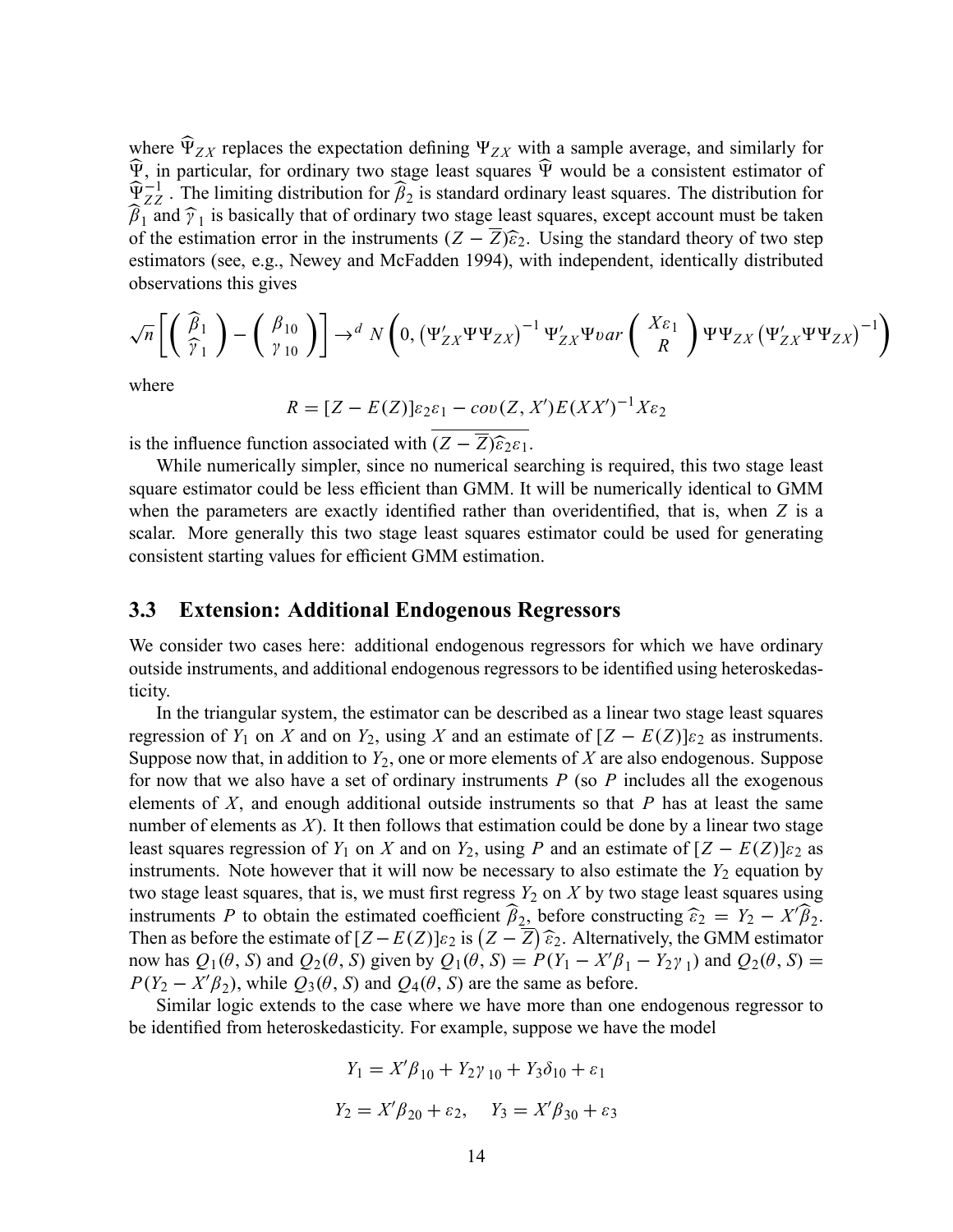So now we have two endogenous regressors,  $Y_2$  and  $Y_3$ , with no available outside instruments or exclusions. If our assumptions hold both for  $\varepsilon_2$  and for  $\varepsilon_3$  in place of  $\varepsilon_2$ , then the model for  $Y_1$  can be estimated by two stage least squares, using as instruments X and estimates of both  $[Z - E(Z)]_{\epsilon_2}$  and  $[Z - E(Z)]_{\epsilon_3}$  as instruments

# 4 Engel Curve Estimates

An Engel curve for food is empirically estimated, where total expenditures may be mismeasured. Total expenditures are subject to potentially large measurement errors, due in part to infrequently purchased items. See, e.g., Meghir and Robin (1992). The data consist of the same set of demographically homogeneous households that were used to analyze Engel curves in Banks, Blundell and Lewbel (1997). These are all households in the United Kingdom Family Expenditure Survey 1980-1982 composed of two married adults without children, living in the Southeast (including London). The dependent variable  $Y_1$  is the food budget share and the possibly mismeasured regressor  $Y_2$  is log real total expenditures. Sample means are  $\overline{Y}_1 = .285$  and  $\overline{Y}_2 = .599$ . The other regressors X are a constant, age, spouse's age, squared ages, seasonal dummies, and dummies for spouse working, gas central heating, ownership of a washing machine, one car, and two cars. There are 854 observations.

The model is  $Y_1 = X'\beta_1 + Y_2\gamma_1 + \varepsilon_1$ . This is the Working (1943) and Leser (1963) functional form for Engel curves. Nonparametric and parametric regression analyses of this data show that this functional form fits food (though not other) budget shares quite well. See, e.g., Banks, Blundell and Lewbel (1997), figure 1A.

Table 2 summarizes the empirical results. Ordinary least squares, which does not account for mismeasurement, has an estimated log total expenditure coefficient of  $\hat{\gamma}_1 = -.127$ . Ordi-<br>negatives there leads expense with a located income as an instrument, substantially reduces the nary two stage least squares, using log total income as an instrument, substantially reduces the estimated coefficient to  $\hat{\gamma}_1 = -.086$ . This is model TSLS 1 or equivalently GMM 1 in Table 2. TSLS1 and GMM 1 are exactly identified, and so are numerically equivalent.

If we did not observe income for use as an instrument, we might instead apply the GMM estimator based on Corollary 4, using the moments  $cov(Z, \varepsilon_1 \varepsilon_2) = 0$ . As discussed in the introduction, with classical measurement error we may let  $Z$  equal all the elements of  $X$ except the constant. The result is model GMM 2 in Table 2, which yields  $\hat{\gamma}_1 = -.078$ . This is relatively close to the estimate based on the external instrument log income, as would be expected if income is a valid instrument and if this paper's methodology for identification and estimation without external instruments is also valid. The standard errors in GMM 2 are a good bit higher than those of GMM 1, suggesting that not having an external instrument hurts efficiency.

The estimates based on Corollary 4 are overidentified, so the GMM 2 estimates differ numerically from the two stage least squares version of this estimator, reported as TSLS 2, which uses  $(Z - \overline{Z})\hat{\epsilon}_2$  as instruments (equation 14). The GMM 2 estimates are closer than TSLS 2 to the income instrument based estimates GMM 1, and have smaller standard errors, which shows that the increased asymptotic efficiency of GMM is valuable here. A Hansen (1982) test fails to reject the overidentifying moments in this model at the 5% level, though the p-value of 6.5% is close to rejecting.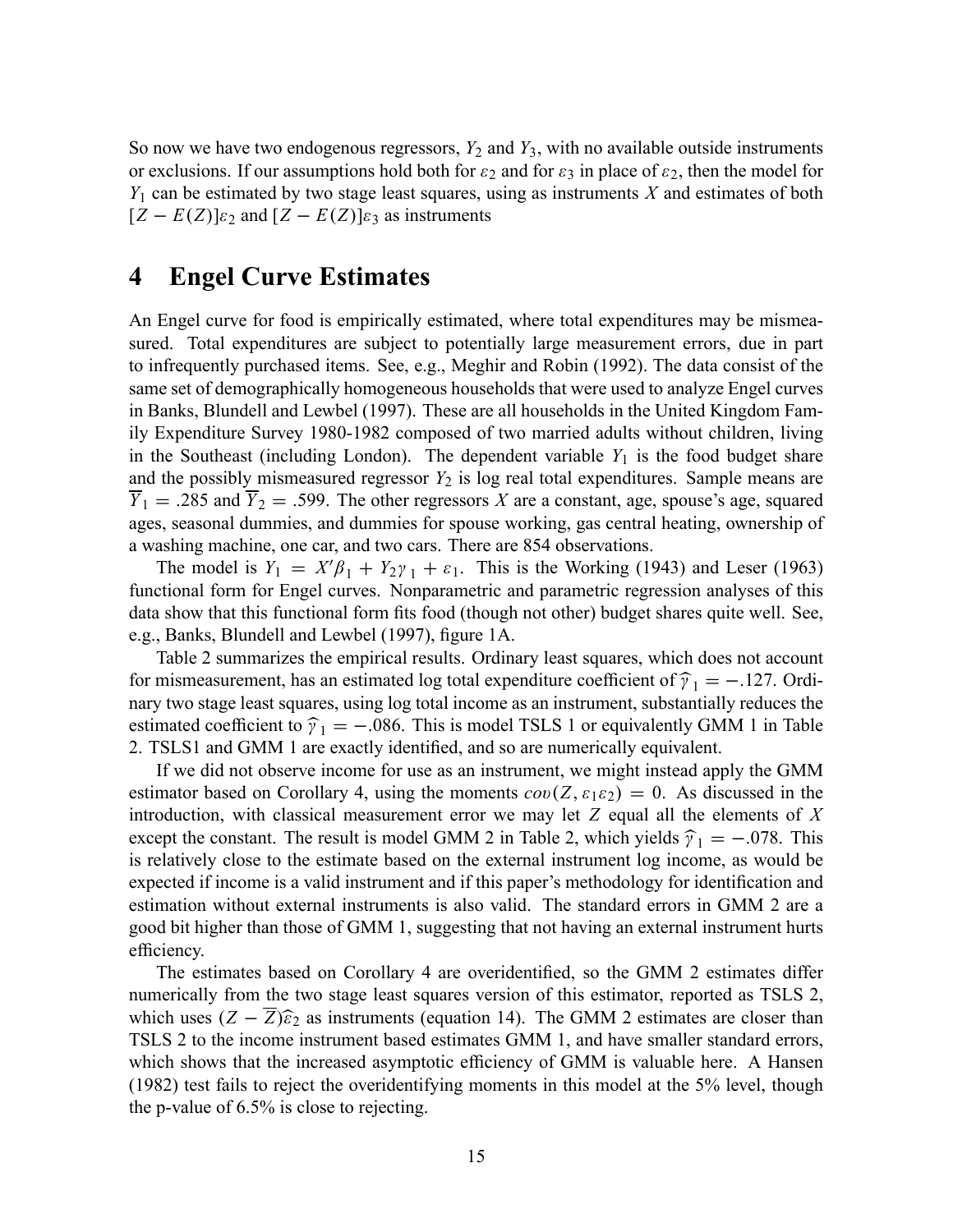Table 2 also reports estimates obtained using both moments based on the external instrument, log income, and on  $cov(Z, \varepsilon_1 \varepsilon_2) = 0$ . The results, in TSLS 3 and GMM 3, are very similar to TSLS 1 and GMM 1, which just use the external instrument. This is consistent with validity of both sets of identifying moments, but with the outside instrument being much stronger or more informative, as expected. The Hansen test also fails to reject this joint set of overidentifying moments, with a p-value of 12.5%.

To keep the analysis simple, possible mismeasurement of the food budget share arising from mismeasurement of total expenditures, as in Lewbel (1996), has been ignored. This is not an uncommon assumption, e.g., Hausman, Newey, and Powell (1995) is a prominent example of Engel curve estimation assuming that budget shares are not mismeasured and log total expenditures suffer classical measurement error (though with the complication of a polynomial functional form). However, as a check the Engel curves were reestimated in the form of quantities of food regressed on levels of total expenditures. The results were more favorable than those reported in Tables 1 and 2. In particular, the ordinary least squares estimate of the coefficient of total expenditures was .124, the two stage least squares estimate using income as an instrument was .172, and the two stage least squares estimate using this paper's moments was .174, nearly identical to the estimate based on the outside instrument.

One may question the validity of the assumptions for applying Theorem 1 in this application. Also, although income is commonly used as an outside instrument for total expenditures, it could still have flaws as an instrument (e.g., it is possible for reported consumption and income to have common sources of measurement errors). In particular, the estimates show a reversal of the usual attenuation direction of measurement error bias, which suggests some violation of the assumptions of the classical measurement error model, e.g., it is possible that the measurement error could be negatively correlated with instruments or with other covariates.

Still, it is encouraging that this paper's methodology for obtaining estimates without external instruments yields estimates that are close to (though not as statistically significant as) estimates that are obtained by using an ordinary external instrument, and the resulting overidentifying moments are not statistically rejected.

In practice, this paper's estimators will be most useful for applications where external instruments are either weak or unavailable. The reason for applying it here in the Engel curve context, where a strong external instrument exists, is to verify that the method works in real data, in the sense that this paper's estimator, applied without using the external instrument, produces estimates that are very close to those that were obtained when using the outside instrument. The fact that the method is seen to work in this context where the results can be checked should be encouraging for other applications where alternative strong instruments are not available.

# 5 Set Identification Relaxing Identifying Assumptions

This paper's methodology is based on three assumptions, namely, regressors  $X$  uncorrelated with errors  $\varepsilon$ , heteroskedastic errors  $\varepsilon$ , and  $cov(Z, \varepsilon_1 \varepsilon_2) = 0$ . As shown earlier, this last assumption arises from classical measurement error and omitted factor models, but one may still question whether it holds exactly in practice. Theorem 3 below shows that one can still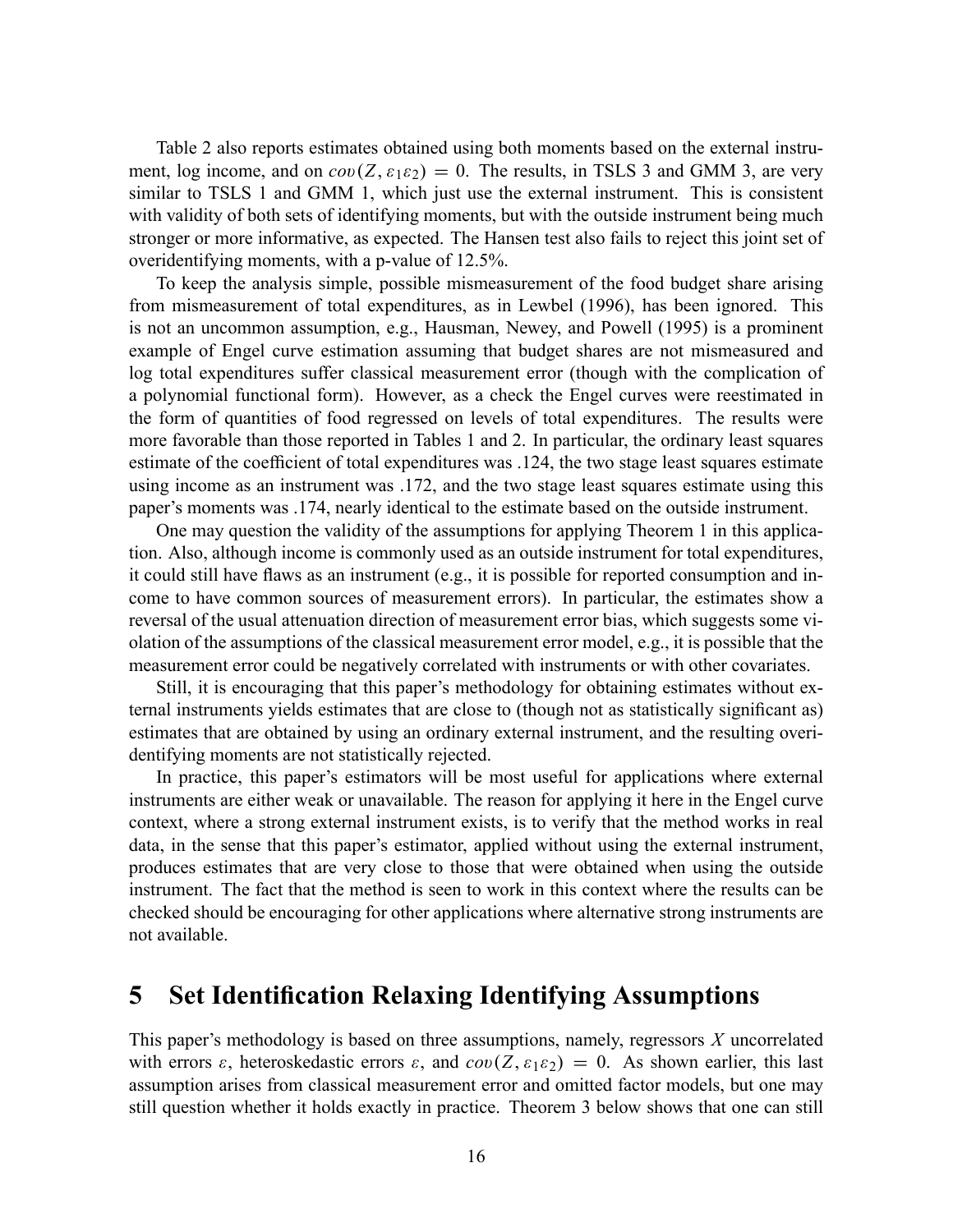identify sets, specifically interval bounds, for the model parameters when this assumption is violated, by assuming this covariance is small rather than zero. Small here means that this covariance is small relative to the heteroskedasticity in  $\varepsilon_2$ , specifically, Theorem 3 below assumes that the correlation between Z and  $\varepsilon_1 \varepsilon_2$  is smaller (in magnitude) than the correlation between Z and  $\varepsilon_2^2$  $\frac{2}{2}$ .

For convenience, Theorem 3 is stated using a scalar Z, but given a vector Z one could exploit the fact that Theorem 3 would then hold for any linear combination of the elements of Z, and one could choose the linear combination that minimizes the estimated size of the identified set.

Define  $W_j$  by equation (11) for  $j = 1, 2$ . Given a random scalar Z and a scalar constant  $\zeta$ define  $\Gamma_1$  as the set of all values of  $\gamma_1$  that lie in the closed interval bounded by the two roots (if they are real) of the quadratic equation

$$
\frac{\left[cov\left(W_{1}W_{2},Z\right)\right]^{2}}{\left[cov\left(W_{2}^{2},Z\right)\right]^{2}} - \frac{var\left(W_{1}W_{2}\right)}{var\left(W_{2}^{2}\right)}\tau^{2} + 2\left(\frac{cov\left(W_{1}W_{2},W_{2}^{2}\right)}{var\left(W_{2}^{2}\right)}\tau^{2} - \frac{cov\left(W_{1}W_{2},Z\right)}{cov\left(W_{2}^{2},Z\right)}\right)\gamma_{1} + \left(1-\tau^{2}\right)\gamma_{1}^{2} = 0\tag{15}
$$

Also, define  $B_1$  as the set of all value of  $\beta_1 = E(XX')^{-1}E[X(Y_1 - Y_2\gamma_1)]$  for each  $\gamma_1 \in \Gamma_1$ .

THEOREM 3. Let Assumption A1 hold for the model of equations (6) and (7). Assume  $E(X_{\epsilon_1}) = 0$ ,  $E(X_{\epsilon_2}) = 0$ , and, for some observed random scalar Z and some nonnegative constant  $\tau < 1$ ,  $|corr(Z, \varepsilon_1 \varepsilon_2)| \leq \tau |corr(Z, \varepsilon_2^2)|$ . Then the structural parameters  $\gamma_{10}$  and  $\beta_{10}$  are set identified by  $\gamma_{10} \in \Gamma_1$ ,  $\beta_{10} \in B_1$ , and  $\beta_{20}$  is point identified by  $\beta_{20} = E(XX')^{-1}E(XY_2).$ 

Note that an implication of Theorem 3 is that equation (15) has real roots whenever  $|corr(Z, \varepsilon_1 \varepsilon_2)| < |corr(Z, \varepsilon_2^2)|$ , and  $\tau$  is defined as an upper bound on the ratio of these two correlations. The smaller the value of  $\tau$  is, the smaller will be the identified sets  $\Gamma_1$  and  $B_1$ , and hence the tighter will be the bounds on  $\gamma_{10}$  and  $\beta_{10}$  given by Theorem 3. One can readily verify that the sets  $\Gamma_1$  and  $B_1$  collapse to points, corresponding to Theorem 1, when  $\tau = 0$ .

An obvious way to construct estimates based on Theorem 3 is to substitute  $W_j = Y_j$  $X'E(XX')^{-1}E(XY_j)$  into equation (15), replace all the expectations in the result with sample averages, and then solve for the two roots of the resulting quadratic equation given  $\tau$ . These roots will then be consistent estimates of the boundary of the interval that brackets  $\gamma_{10}$ .

To illustrate the size of the bounds implied by Theorem 3, consider the model

$$
Y_1 = \beta_{11} + X\beta_{12} + Y_2\gamma_1 + \varepsilon_1, \qquad \varepsilon_1 = U + e^X S_1 \tag{16}
$$

$$
Y_2 = \beta_{21} + X\beta_{22} + \varepsilon_2, \qquad \varepsilon_2 = U + e^{-X} S_2 \tag{17}
$$

where X, U, S<sub>1</sub>, and S<sub>2</sub> are independent standard normal scalars,  $Z = X$ , and  $\beta_{11} = \beta_{12} =$  $\beta_{21} = \beta_{22} = \gamma_1 = 1$ . A supplemental appendix to this paper includes a Monte Carlo analysis of the estimator using this design. It can be shown by tedious but straightforward algebra that for this design, equation (15) reduces to

$$
1 - \frac{12 + 12e^2 - e^4 + 3e^8}{2 + 4e^2 - e^4 + 3e^8} \tau^2 + 2 \left( \frac{5 + 7e^2 - e^4 + 3e^8}{2 + 4e^2 - e^4 + 3e^8} \tau^2 - 1 \right) \gamma_{10} + \left( 1 - \tau^2 \right) \gamma_{10}^2 = 0 \tag{18}
$$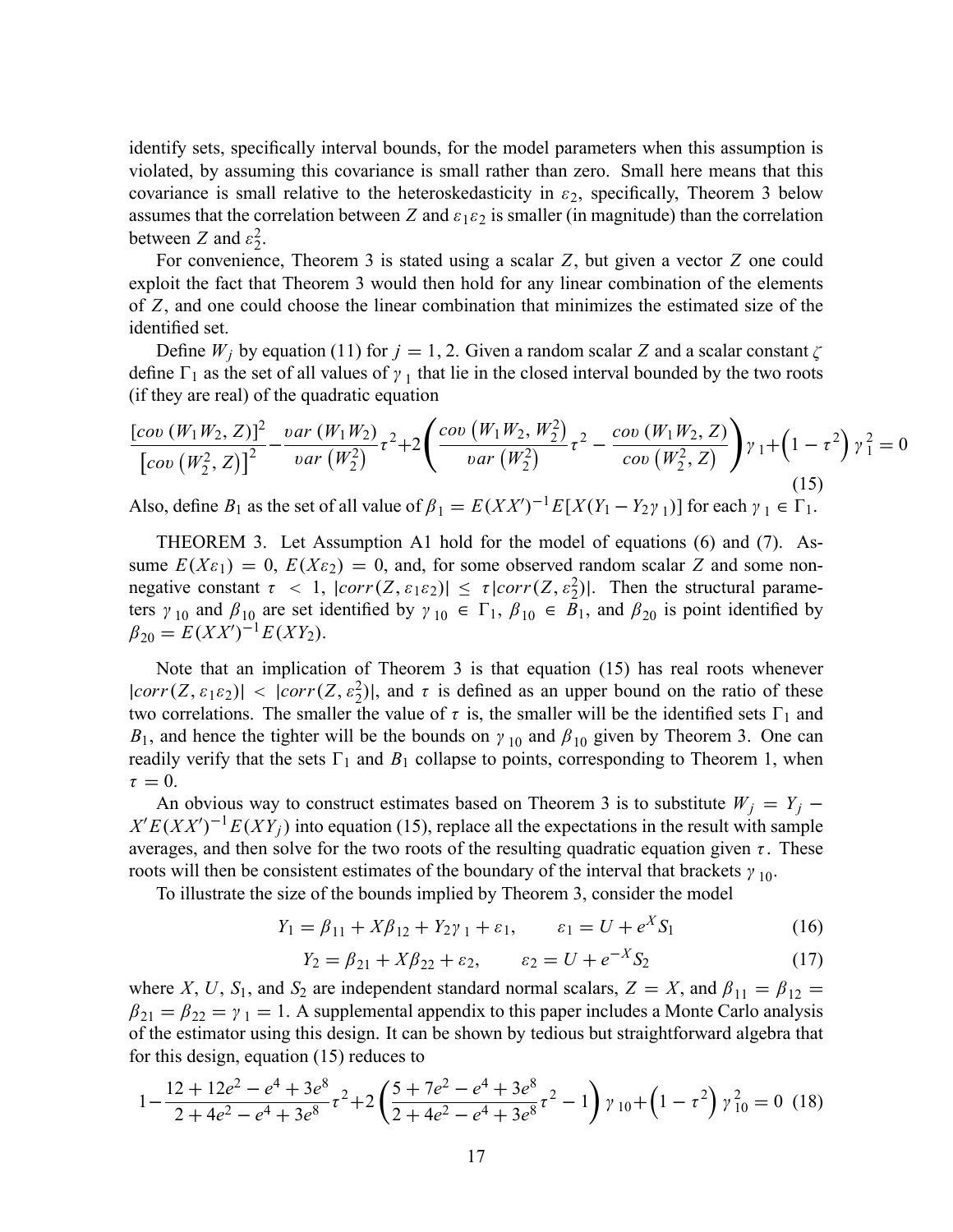Evaluating these equations for various values of  $\tau$  shows that the identified region  $\Gamma_1$  for  $\gamma_{10}$ is quite narrow unless  $\tau$  is very close to its upper bound of one. In this design, the true value is  $\gamma_{10} = 1$ , which equals the identified region when  $\tau = 0$ . For  $\tau = .1$  the identified interval based on equation (18) is [0.995, 1.005] and for  $\tau = .5$  the identified interval is [0.973, 1.023]. Even for the loose bound on  $cov(Z, \varepsilon_1 \varepsilon_2)$  given by  $\tau = .9$  the identified interval is still the rather narrow range  $[0.892, 1.084]$ .

# 6 Nonlinear Model Extensions

This section considers extending the model to allow for nonlinear functions of  $X$ . Details regarding regularity conditions and limiting distributions for associated estimators are not provided, because they are immediate applications of existing estimators once the required identifying moments are established.

### 6.1 Semiparametric Identification

Consider the model

$$
Y_1 = g_1(X) + Y_2 \gamma_{10} + \varepsilon_1 \tag{19}
$$

$$
Y_2 = g_2(X) + Y_1 \gamma_{20} + \varepsilon_2 \tag{20}
$$

where the functions  $g_i(X)$  are unknown. In this simultaneous system, each equation is partly linear as in Robinson (1988).

ASSUMPTION B1:  $Y = (Y_1, Y_2)'$ , where  $Y_1$  and  $Y_2$  are random variables. For some random vector X, the functions  $E(Y | X)$  and  $E(YY' | X)$  are finite and identified from data.

Given a sample of observations of  $Y$  and  $X$ , the conditional expectations in Assumption B1 could be estimated by nonparametric regressions, and so would be identified. These conditional expectations are the reduced form of the underlying structural model.

ASSUMPTION B2:  $E(\varepsilon_1 | X) = 0$ ,  $E(\varepsilon_2 | X) = 0$ , and for some random vector Z,  $cov(Z, \varepsilon_1 \varepsilon_2) = 0.$ 

As before, the elements of  $Z$  can all be elements of  $X$  also, so no outside instruments are required. No exclusion assumptions are imposed, so all of the same regressors  $X$  that appear in  $g_1$  can also appear in  $g_2$ , and vice versa. If  $\varepsilon_j = U \alpha_j + V_j$ , where U,  $V_1$ , and  $V_2$  are mutually uncorrelated (conditioning on Z),  $cov(\vec{Z}, \varepsilon_1 \varepsilon_2) = 0$  if  $\vec{Z}$  is uncorrelated with  $U^2$ .

ASSUMPTION B3: Define  $W_j = Y_j - E(Y_j | X)$  for  $j = 1, 2$ . The matrix  $\Phi_W$ , defined as the matrix with columns given by the vectors  $cov(Z, W_1^2)$  and  $cov(Z, W_2^2)$ , has rank two.

Assumption B3 is analogous to Assumption A3, but employs a different definition of  $W_j$ . These definitions will coincide if the conditional expectation of Y given X is linear in X.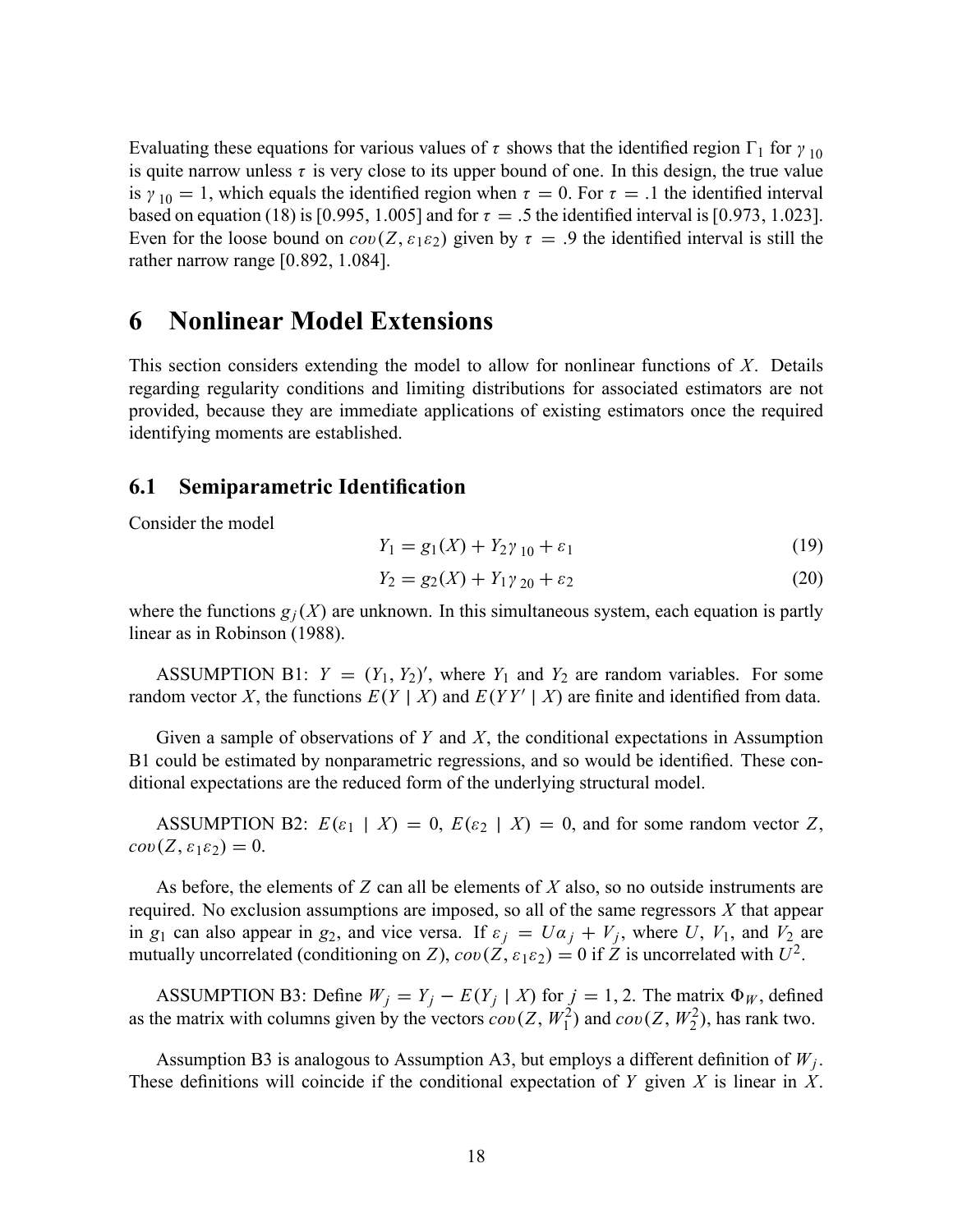Lemma 1 continues to hold with this new definition of  $W_j$  and hence of  $\Phi_W$ , and more generally heteroskedasticity of  $W_1$  and  $W_2$  implies heteroskedasticity of  $\varepsilon$ .

THEOREM 4: Let equations (19) and (20) hold. If Assumptions B1 and B2 hold,  $cov(Z, \varepsilon_2^2) \neq$ 0, and  $\gamma_{20} = 0$  then the structural parameter  $\gamma_{10}$ , the functions  $g_1(X)$  and  $g_2(X)$ , and the variance of  $\varepsilon$  are identified. If Assumptions B1, B2, B3, and A4 hold then the structural parameters  $\gamma_{10}$  and  $\gamma_{20}$ , the functions  $g_1(X)$  and  $g_2(X)$ , and the variance of  $\varepsilon$  are identified.

An immediate corollary of Theorem 4 is that the partly linear simultaneous system

$$
Y_1 = h_1(X_1) + X_2\beta_{10} + Y_2\gamma_{10} + \varepsilon_1 \tag{21}
$$

$$
Y_2 = h_2(X_1) + X_2\beta_{20} + Y_1\gamma_{20} + \varepsilon_2 \tag{22}
$$

where  $X = (X_1, X_2)$  will also be identified, since  $g_j(X) = h_j(X_1) + X_2 \beta_{j0}$  is identified.

### 6.2 Nonlinear Model Estimation

Consider the model

$$
Y_1 = G_1(X, \beta_0) + Y_2 \gamma_{10} + \varepsilon_1 \tag{23}
$$

$$
Y_2 = G_2(X, \beta_0) + Y_1 \gamma_{20} + \varepsilon_2 \tag{24}
$$

where the functions  $G_j(X, \beta_0)$  are known and the parameter vector  $\beta_0$ , which could include  $\gamma_1$  and  $\gamma_2$ , is unknown. This generalizes equations (3) and (4) by allowing nonlinear functions of X. Letting  $g_j(X) = G_j(X, \beta_0)$ , Theorem 4 provides sufficient conditions for identification of this model, assuming that  $\beta_0$  is identified given identification of the functions  $g_j(X) =$  $G_j(X, \beta_0)$ . The immediate analog to Corollary 3 is then that  $\beta_0$ ,  $\gamma_{10}$ ,  $\gamma_{20}$ , and  $\mu_0$  can be estimated from the moment conditions

$$
E[(Y_1 - G_1(X, \beta_0) - Y_2\gamma_{10}) | X] = 0
$$
  
\n
$$
E[(Y_2 - G_2(X, \beta_0) - Y_1\gamma_{20}) | X] = 0
$$
  
\n
$$
E(Z - \mu_0) = 0
$$
  
\n
$$
E[(Z - \mu_0) [Y_1 - G_1(X, \beta_0) - Y_2\gamma_{10}] [Y_2 - G_2(X, \beta_0) - Y_1\gamma_{20}] = 0
$$

For efficient estimation in this case where some of the moments are conditional see, e.g., Chamberlain (1987), Newey (1993), and Kitamura, Tripathi, and Ahn (2003). Ordinary GMM can be used for estimation by replacing the first two conditional moments above with unconditional moments

$$
E[\zeta(X)(Y_1 - G_1(X, \beta_0) - Y_2\gamma_{10})] = 0
$$
  

$$
E[\zeta(X)(Y_2 - G_2(X, \beta_0) - Y_1\gamma_{20})] = 0
$$

For some chosen vector valued function  $\zeta(X)$ . Asymptotic efficiency may be obtained by using an estimated optimal  $\zeta(X)$ ; see, e.g., Newey (1993) for details.

As in the linear model, some of these moments may be weak, which would suggest the use of weak instrument limiting distributions in the GMM estimation. See Stock, Wright, and Yogo (2002) for a survey of applicable weak moment procedures.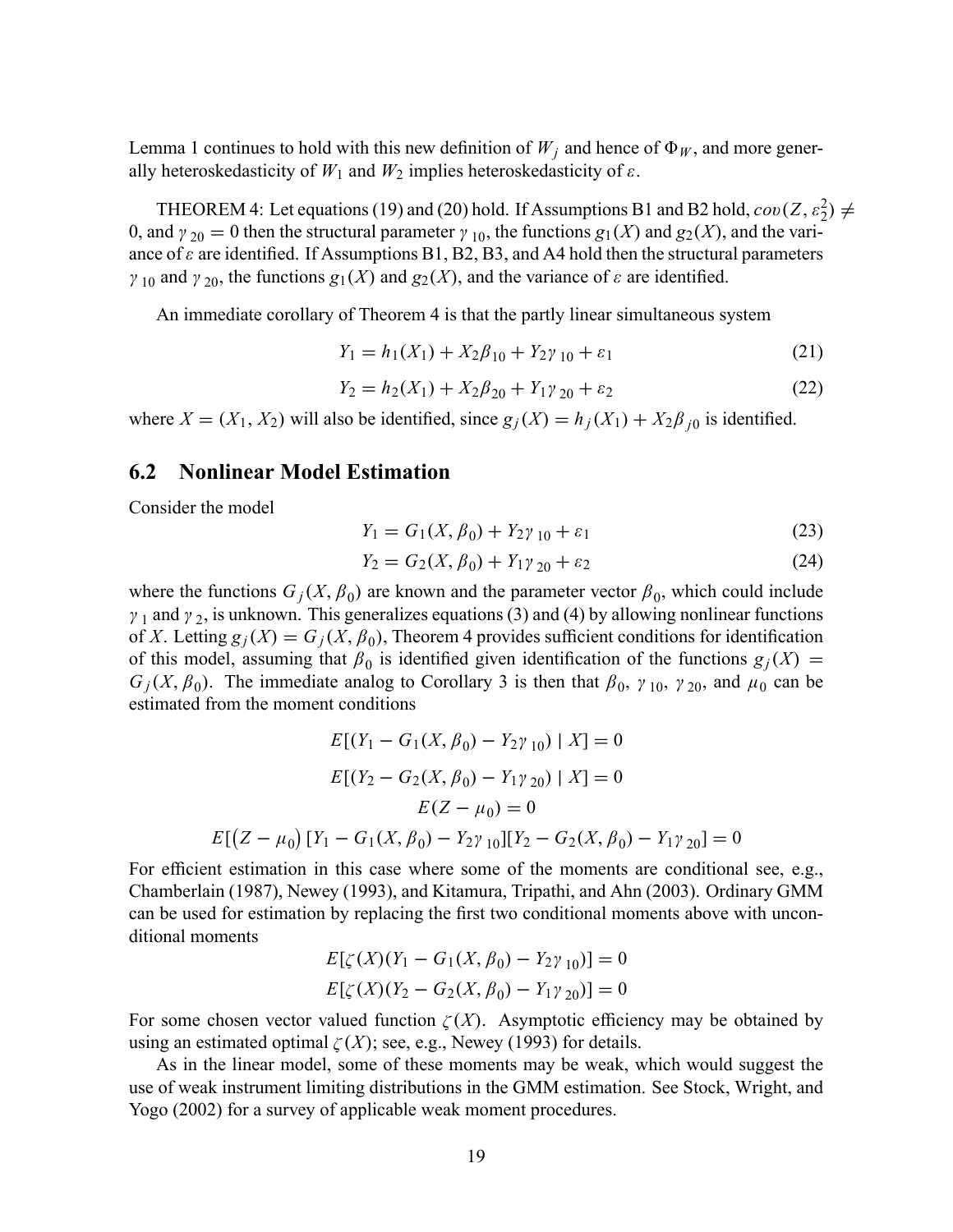### 6.3 Semiparametric Estimation

Consider estimation of the partly linear system of equations (19) and (20), where the functions  $g_j(X)$  are not parameterized. We now have identification based on the moments

$$
E[Y_1 - g_1(X) - Y_2\gamma_{10} | X] = 0
$$
  
\n
$$
E[Y_2 - g_2(X) - Y_1\gamma_{20} | X] = 0
$$
  
\n
$$
E(Z - \mu_0) = 0
$$
  
\n
$$
E[(Z - \mu_0) (Y_1 - g_1(X) - Y_2\gamma_{10})(Y_2 - g_2(X_1) - Y_1\gamma_{20})] = 0
$$

These are conditional moments containing unknown parameters and unknown functions, and so general estimators for these types of models may be applied. Examples include Ai and Chen (2003), Otsu (2003), and Newey and Powell (2003).

Alternatively, the following estimation procedure could be used, analogous to the numerically simple estimator for linear simultaneous models described earlier. Assume we have n independent, identically distributed observations. Let  $H_i(X)$  be a uniformly consistent estimator of  $H_j(X) = E(Y_j | X)$ , e.g., a kernel or local polynomial nonparametric regression of  $Y_j$  on X. Now, as defined by Assumption B3,  $W_j = Y_j - H_j(X)$ , so let  $W_{ji} = Y_{ji} - H_j(X_i)$ for each observation i. Next, let  $\widehat{C}_{jkh}$  be the sample covariance of  $\widehat{W}_j \widehat{W}_k$  with  $Z_h$ , where  $Z_h$ is the  $h'$ th element of the vector Z. Assume Z has a total of K elements. Based on equation (27), estimate  $\gamma_1$  and  $\gamma_2$  by

$$
(\widehat{\gamma}_1, \widehat{\gamma}_2) = \arg \min_{(\gamma_1, \gamma_2) \in \Gamma} \sum_{h=1}^K ((1 + \gamma_1 \gamma_2) \widehat{C}_{12h} - \gamma_1 \widehat{C}_{22h} - \gamma_2 \widehat{C}_{11h})^2
$$

where  $\Gamma$  is a compact set satisfying Assumption A4. The above estimator for  $\gamma_1$  and  $\gamma_2$  is numerically equivalent to an ordinary nonlinear least squares regression over  $K$  observations of data, where K is the number of elements of Z. In a triangular system, that is, with  $\gamma_2 = 0$ , this step reduces to a linear regression for estimating  $\gamma_1$ . Finally, estimates of the functions  $g_1(X)$  and  $g_2(X)$  are obtained by nonparametrically regressing  $Y_1 - Y_2\hat{y}_1$  and  $Y_2 - Y_1\hat{y}_2$  on <br>*X* geometrically. The consistency of this greenedure follows from the consistency of each stan X, respectively. The consistency of this procedure follows from the consistency of each step, which in turn is based on the steps of the identification proof of Theorem 4.

This estimator of  $\hat{\gamma}_1$  and  $\hat{\gamma}_2$  is an example of a semiparametric estimator with nonparametric plug-ins. See, e.g., section 8 of Newey and McFadden (1994). Unlike Ai and Chen (2003), this numerically simple procedure might not yield efficient estimates of  $\hat{\gamma}_1$  and  $\hat{\gamma}_2$ . However, assuming that  $\hat{\gamma}_1$  and  $\hat{\gamma}_2$  converge at a faster rate than nonparametric regressions, the limiting distributions of the estimates of the functions  $g_1(X)$  and  $g_2(X)$  will be the same as for ordinary nonparametric regressions of  $Y_1 - Y_2 \gamma_{10}$  and  $Y_2 - Y_1 \gamma_{20}$  on X, respectively.

Further extension to estimation of the partly linear system of equations (21) and (22) is immediate. For this model the Assumption B2 moments  $E(\varepsilon_1 | X) = 0$ ,  $E(\varepsilon_2 | X) = 0$ , and  $cov(Z, \varepsilon_1 \varepsilon_2) = 0$  are

$$
E[Y_1 - h_1(X_1) - X_2\beta_{10} - Y_2\gamma_{10} | X] = 0
$$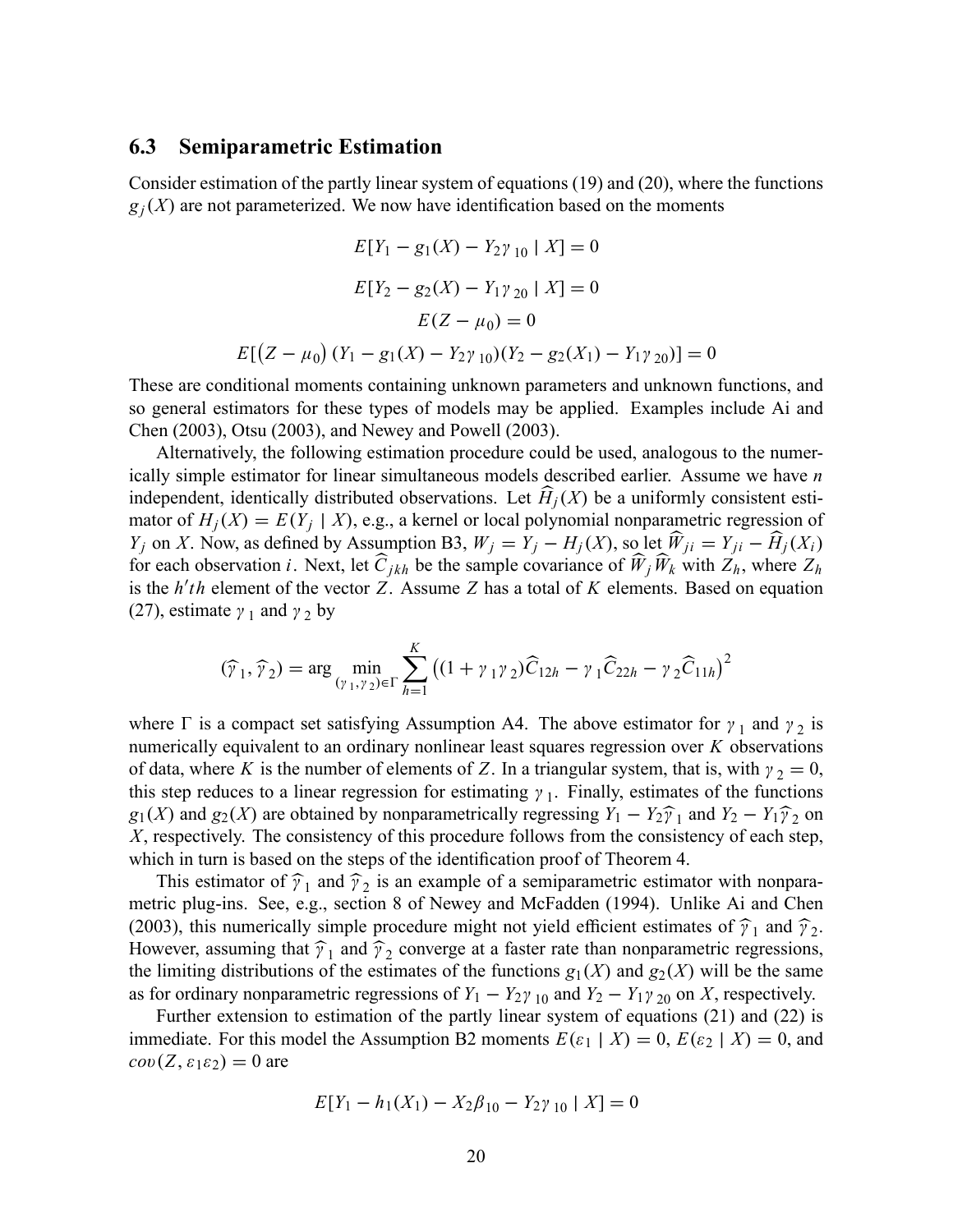$$
E[Y_2 - h_2(X_1) - X_2\beta_{20} - Y_1\gamma_{20} | X] = 0
$$

$$
E(Z - \mu_0) = 0
$$

$$
E[(Z - \mu_0) [Y_1 - h_1(X_1) - X_2\beta_{10} - Y_2\gamma_{10}][Y_2 - h_2(X_1) - X_2\beta_{20} - Y_1\gamma_{20}] = 0
$$

which could again be consistently estimated by the above described procedure, replacing the nonparametric regression steps with partly linear nonparametric regression estimators such as Robinson (1988), or by directly applying an estimator such as Ai and Chen (2003) to these moments.

## 7 Conclusions

This paper describes a new method of obtaining identification in mismeasured regressor models, triangular systems, simultaneous equation systems, and some partly linear semiparametric systems. The identification comes from observing a vector of variables  $Z$  (which can equal or be a subset of the vector of model regressors  $X$ ) that are uncorrelated with the covariance of heteroskedastic errors. The existence of such a  $Z$  is shown to be a feature of many models in which error correlations are due to an unobserved common factor, including mismeasured regressor models. Associated two stage least squares and GMM estimators are provided.

The proposed estimators appear to work well in both a small Monte Carlo study (provided as a supplemental appendix to this paper) and in an empirical application. Citing working paper versions of the present paper, some papers by other researchers listed earlier include empirical applications of the proposed estimators, and find them to work well in practice.

Unlike ordinary instruments, identification is obtained even when all the elements of  $Z$  are also regressors in every model equation. However, Z shares many of the convenient features of instruments in ordinary two stage least squares models. As with ordinary instrument selection, given a set of possible choices for  $Z$ , the estimators remain consistent if only a subset of the available choices are used, so variables that one is unsure about can be safely excluded from the  $Z$  vector, with the only loss being efficiency. Similarly, as with ordinary instruments, if some variable Z satisfies the conditions to be an element of Z, but is only observed with classical measurement error, then this mismeasured  $\tilde{Z}$  can still be used as an element of Z. If Z has more than two elements (or more than one element in a triangular system) then the model parameters are overidentified and standard tests of overidentifying restrictions, such as Hansen's (1982) test, can be applied.

The identification here is based on higher moments, and so is likely to give noisier, less reliable estimates than identification based on standard exclusion restrictions, but may be useful in applications where traditional instruments are weak or nonexistent. This paper's moments based on  $cov(Z, \varepsilon_1 \varepsilon_2) = 0$  can be used along with traditional instruments to increase efficiency and provide testable overidentifying restrictions.

This paper also shows that bounds on estimated parameters can be obtained when the identifying assumption  $cov(Z, \varepsilon_1 \varepsilon_2) = 0$  does not hold, provided that this covariance is not too large relative to the heteroskedasticity in the errors. In a numerical example these bounds appear to be quite narrow.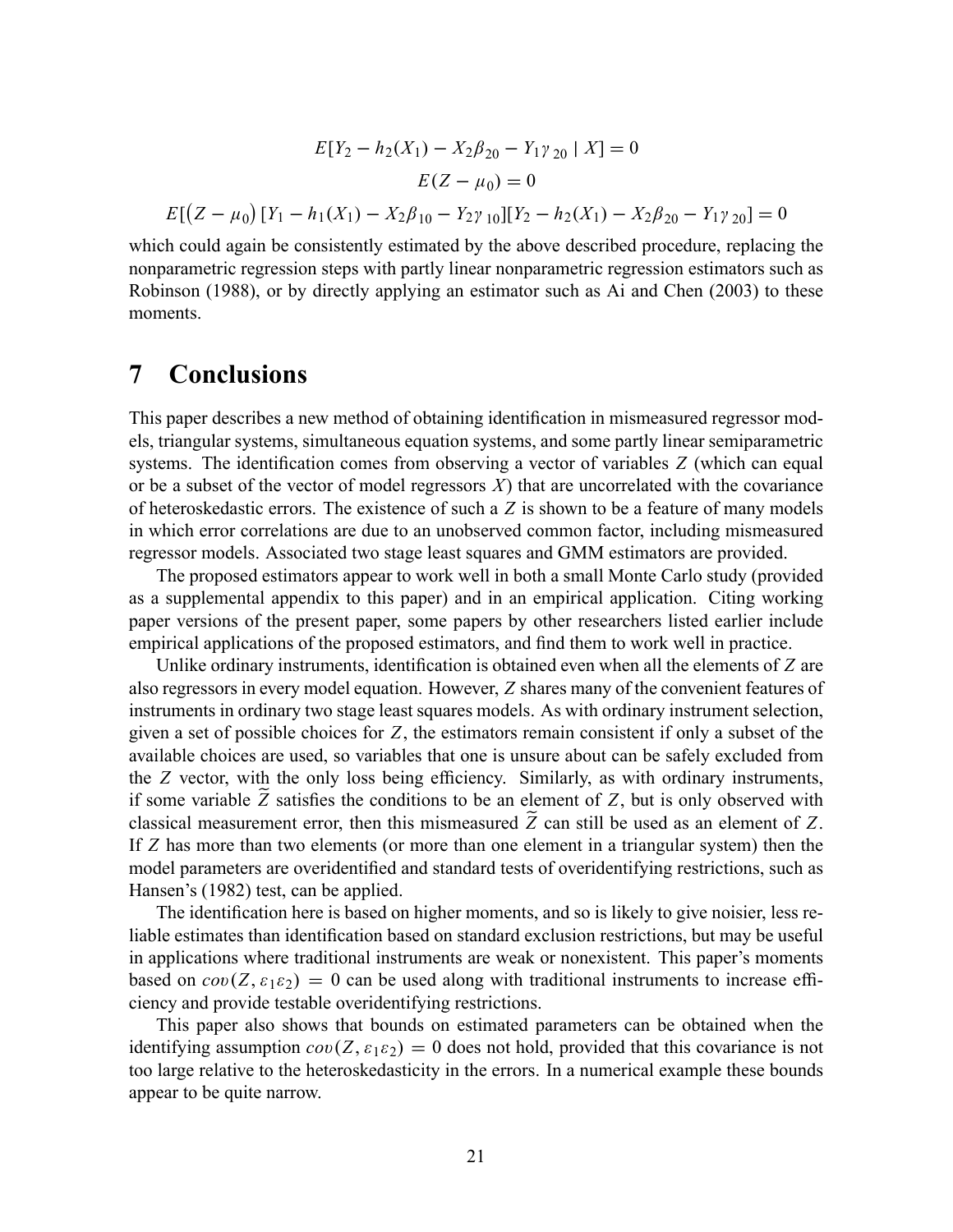The identification scheme in the paper requires the endogenous regressors to appear additively in the model. A good direction for future research would be searching for ways to extend the identification method to allow for including the endogenous regressors nonlinearly. Perhaps it would be possible to replace linearity in endogenous regressors with local linearity, applying this paper's methods and assumptions to a kernel weighted locally linear representation of the model.

It would also be worth considering whether additional moments for identification could be obtained by allowing for more general dependence between Z and  $\varepsilon_2^2$  $2<sub>2</sub>$  and corresponding zero higher moments. One simple example is to let the assumptions of Theorems 1 and 2 hold using  $\varpi$  (Z) in place of Z for different functions  $\varpi$ , such as higher moments of Z, thereby providing additional instruments for estimation.

### 8 Appendix

PROOF OF THEOREM 1: Define  $W_j$  by equation (11) for  $j = 1, 2$ . These  $W_j$  are identified by construction. Using the Assumptions, substituting equations (6) and (7) for  $Y_1$  and  $Y_2$  in the definitions of  $W_1$  and  $W_2$  shows that  $W_1 = \varepsilon_1 + \varepsilon_2 \gamma_{10}$  and  $W_2 = \varepsilon_2$ , so  $cov(Z, \varepsilon_1 \varepsilon_2) = 0$ is equivalent to  $cov[Z_1(W_1 - \gamma_{10}W_2)W_2] = 0$ . Solving for  $\gamma_{10}$  shows that  $\gamma_{10}$  is identified by  $\gamma_{10} = cov(Z, W_1 W_2)/cov(Z, W_2^2)$ . Given identification of  $\gamma_{10}$ , the coefficients  $\beta_{10}$  and  $\beta_{20}$  are identified by  $\beta_{10} = E(XX^{\tau})^{-1}E[X(Y_1 - Y_2\gamma_{10})]$  and  $\beta_{20} = E(XX^{\prime})^{-1}E(XY_2)$ , which follow from  $E(X\varepsilon_j) = 0$ . Also,  $\varepsilon$  is identified by  $\varepsilon_1 = Y_1 - X'\beta_{10} - Y_2\gamma_{10}$  and  $\varepsilon_2 = Y_2 - X'\beta_{20}$ . Finally, to show equation (8), observe that  $\Psi_{ZX}$  simplifies to

$$
\Psi_{ZX} = \left( \begin{array}{cc} E(XX') & E(XX')\beta_{20} \\ E(ZX\varepsilon_2) & E(ZX\varepsilon_2)\beta_{20} + cov(Z,\varepsilon_2^2) \end{array} \right)
$$

which spans the same column space as

$$
\left(\begin{array}{cc}E(XX')&0\\E(ZX\varepsilon_2)&cov(Z,\varepsilon_2^2)\end{array}\right)
$$

and so has rank equal to the number of columns, which makes  $\Psi_{ZX}\Psi\Psi_{ZX}$  nonsingular. Also

$$
E\left[\left(\begin{array}{c} X \\ [Z-E(Z)]\varepsilon_2 \end{array}\right)Y_1\right] = \Psi_{ZX}\left(\begin{array}{c} \beta_{10} \\ \gamma_{10} \end{array}\right) + \left(\begin{array}{c} 0 \\ cov(Z, \varepsilon_1 \varepsilon_2) \end{array}\right)
$$

which then gives equation (8).

PROOF OF THEOREM 2: Substituting equations (9) and (10) for  $Y_1$  and  $Y_2$  in the definitions of  $W_1$  and  $W_2$  shows that

$$
W_1 = \frac{\varepsilon_1 + \varepsilon_2 \gamma_{10}}{1 - \gamma_{10} \gamma_{20}}, \quad W_2 = \frac{\varepsilon_2 + \varepsilon_1 \gamma_{20}}{1 - \gamma_{10} \gamma_{20}} \tag{25}
$$

and solving these equations for  $\varepsilon$  yields

$$
\varepsilon_1 = W_1 - \gamma_{10} W_2, \quad \varepsilon_2 = W_2 - \gamma_{20} W_1 \tag{26}
$$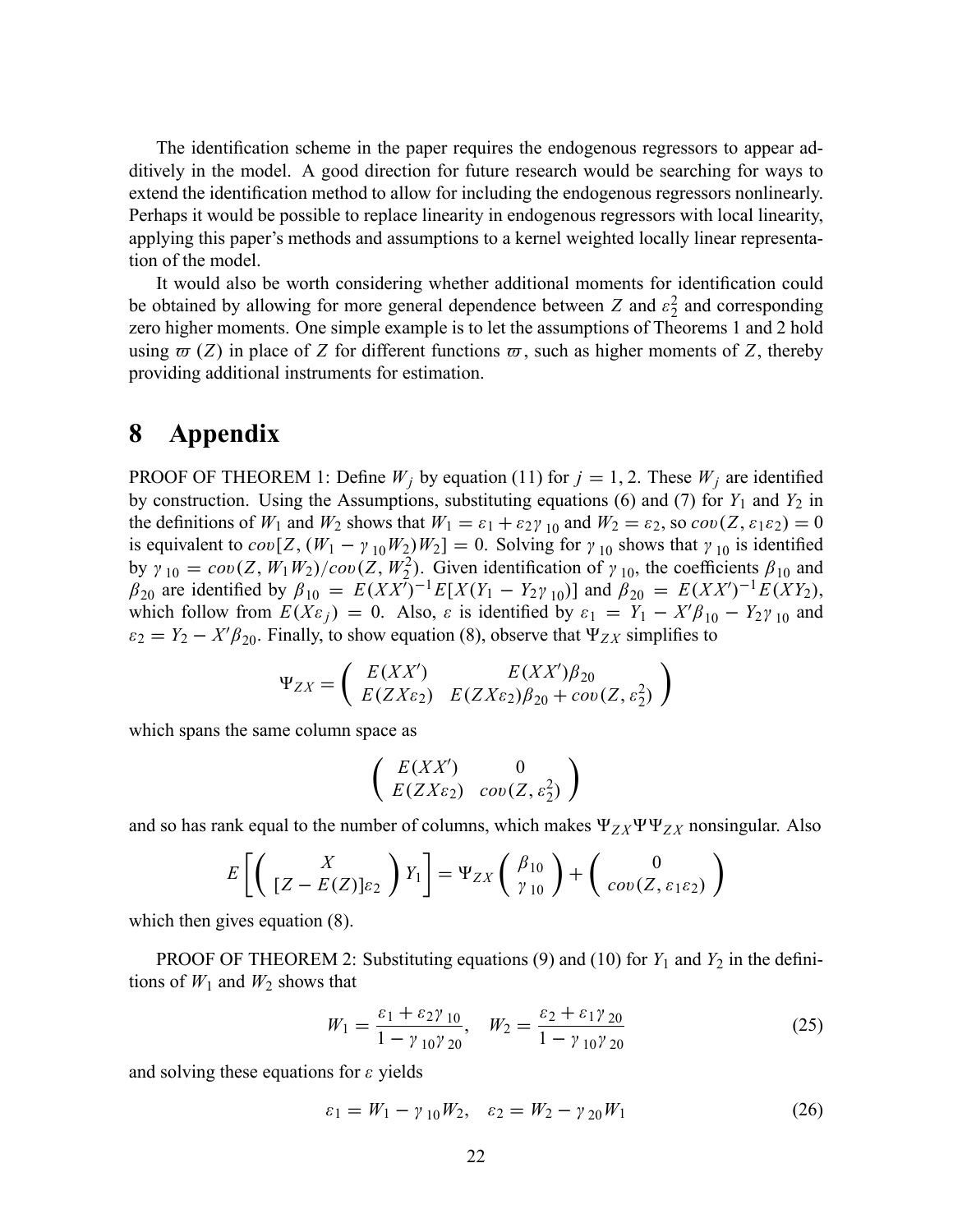Note that  $\gamma_{10}\gamma_{20} \neq 1$  by Assumption A4. Using equation (26), the condition  $cov(Z, \varepsilon_1 \varepsilon_2)$ 0 is equivalent to

$$
cov[Z, (W_1 - \gamma_{10}W_2)(W_2 - \gamma_{20}W_1)] = 0
$$
  
(1 +  $\gamma_{10}\gamma_{20}$ ) $cov(Z, W_1W_2) - \gamma_{10}cov(Z, W_2^2) - \gamma_{20}cov(Z, W_1^2) = 0$  (27)

Now  $1 + \gamma_{10}\gamma_{20} \neq 0$ , since otherwise it would follow from equation (27) that the rank of  $\Phi_W$ is less than two. Define

$$
\lambda_1 = \frac{\gamma_{10}}{1 + \gamma_{10}\gamma_{20}}, \quad \lambda_2 = \frac{\gamma_{20}}{1 + \gamma_{10}\gamma_{20}} \tag{28}
$$

and  $\lambda = (\lambda_1, \lambda_2)'$  We then have

$$
cov(Z, W_1 W_2) = \lambda_1 cov(Z, W_2^2) + \lambda_2 cov(Z, W_1^2) = \Phi_W \lambda
$$
 (29)

so  $\lambda$  is identified by

$$
\lambda = (\Phi'_W \Phi_W)^{-1} \Phi'_W \text{cov}(Z, W_1 W_2)
$$

and  $\Phi'_W \Phi_W$  is not singular because  $\Phi_W$  is rank two. Solving equation (28) for  $\gamma_{10}$  gives

$$
0 = \lambda_2 \gamma_{10}^2 - \gamma_{10} + \lambda_1
$$

The above quadratic in  $\gamma_{10}$  has at most two roots, and for each root the corresponding value for  $\gamma_{20}$  is given by  $\gamma_{20} = \gamma_{10}\lambda_2/\lambda_1$ . Let  $(\gamma_1^*, \gamma_2^*)$  denote one of these solutions. It can be seen from

$$
\lambda_1 = \left(\frac{1}{\gamma_{10}} + \gamma_{20}\right)^{-1}, \quad \lambda_2 = \left(\frac{1}{\gamma_{20}} + \gamma_{10}\right)^{-1}
$$

that the other solution must be  $(\gamma_2^{*-1}, \gamma_1^{*-1})$ , since that yields the same values for  $\lambda_1$  and  $\lambda_2$ . One of these solutions must be  $(\gamma_{10}, \gamma_{20})$ , and by Assumption A4 the other solution is not an element of  $\Gamma$ , so  $(\gamma_{10}, \gamma_{20})$  is identified. Note that the conditions required for the quadratic to have real rather than complex or imaginary roots are automatically satisfied, because  $(\gamma_{10},$  $\gamma_{20}$ ) is real.

Given identification of  $\gamma_{10}$  and  $\gamma_{20}$ , the coefficients  $\beta_{10}$  and  $\beta_{20}$  are identified by  $\beta_{10} =$  $E(XX')^{-1}E[X(Y_1 - Y_2\gamma_{10})]$  and  $\beta_{20} = E(XX')^{-1}E[X(Y_2 - Y_1\gamma_{20})]$ , which follow from  $E(X\varepsilon_j) = 0$ . Finally  $\varepsilon$  is now identified by  $\varepsilon_1 = Y_1 - X'\beta_{10} - Y_2\gamma_{10}$  and  $\varepsilon_2 = Y_2 - X'\beta_{20} - Y_1\gamma_{20}$  $Y_1 \gamma_{20}$ .

PROOF OF LEMMA 1: Equation (25) in Theorem 2 was derived using only Assumptions A1 and A2. Evaluating  $cov(Z, W_1^2)$  using equation (25) and the assumption that  $cov(Z, \varepsilon_1 \varepsilon_2)$  = 0 gives, for each element  $Z_k$  of  $Z$ ,

$$
\begin{pmatrix}\n\cos(Z_k, W_1^2) \\
\cos(Z_k, W_2^2)\n\end{pmatrix} = \left(\frac{1}{1 - \gamma_{10}\gamma_{20}}\right)^2 \begin{bmatrix}\n1 & \gamma_{10}^2 \\
\gamma_{20}^2 & 1\n\end{bmatrix} \begin{pmatrix}\n\cos(Z_k, \varepsilon_1^2) \\
\cos(Z_k, \varepsilon_2^2)\n\end{pmatrix}
$$
\n(30)

So  $\Phi_W$  is rank two if and only if  $\Phi_{\varepsilon}$  is rank two and the matrix relating the two above is nonsingular, which requires  $|\gamma_{10}\gamma_{20}| \neq 1$ .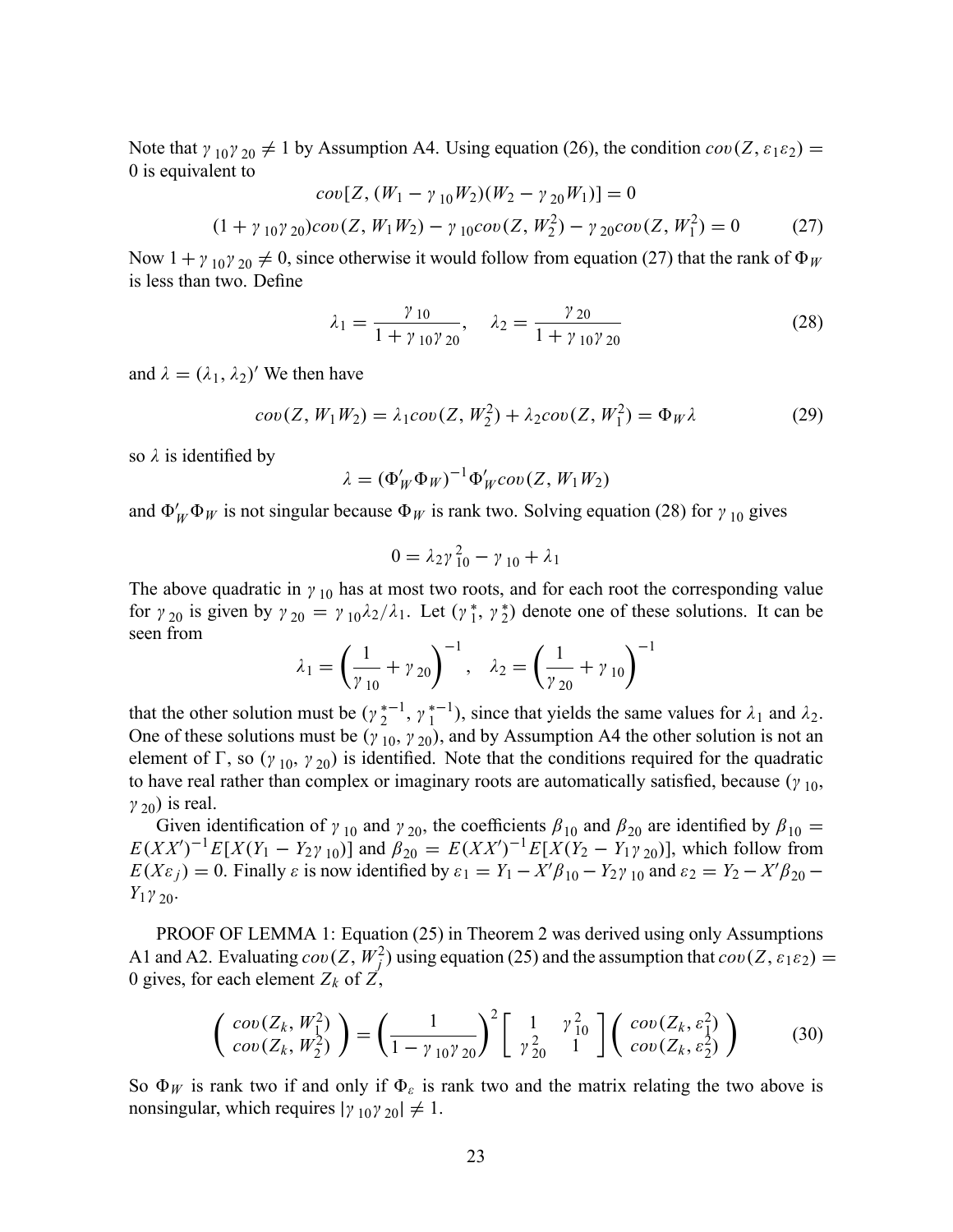PROOF OF COROLLARY 1: Using equation (26) and following the same steps as the proof of Theorem 2, the condition  $E(Z \varepsilon_1 \varepsilon_2) = 0$  yields

$$
E(ZW_1W_2) = \lambda_1 E(ZW_2^2) + \lambda_2 E(ZW_1^2) = \Phi_W \lambda
$$

instead of equation (29). This identifies  $\lambda$  and the rest of the proof is the same.

PROOF OF COROLLARY 2:  $\beta_{20}$  and  $\gamma_{20}$ , and hence  $\varepsilon_2$ , are identified from the usual moments that permit two stage last squares estimation. Each  $W_j$  is identified as in Theorem 1, and by equation (25),  $cov(Z, \varepsilon_1 \varepsilon_2) = 0$  implies  $cov[Z, (W_1 - \gamma_{10} W_2)\varepsilon_2] = 0$ , which when solved for  $\gamma_{10}$  gives

$$
\gamma_{10}=cov(Z,W_1\varepsilon_2)/cov(Z,W_2\varepsilon_2)
$$

and  $cov(Z, W_2 \varepsilon_2) = cov(Z, \varepsilon_2^2) \neq 0$ , so  $\gamma_{10}$  is identified. The rest of the proof is the same as the end of the proof of Theorem 2.

PROOF OF COROLLARIES 3 and 4: By equations (9) and (10),  $Q_1 = X \varepsilon_1$ ,  $Q_2 = X \varepsilon_2$ and  $Q_4 = (Z - \mu)\varepsilon_1\varepsilon_2$ , and  $E(Q_3) = 0$  makes  $\mu = E(Z)$ , so  $E(Q) = 0$  is equivalent to  $E(X_{\epsilon_1}) = 0$ ,  $E(X_{\epsilon_2}) = 0$ , and  $cov(Z, \epsilon_1 \epsilon_2) = 0$ . It then follows from Theorem 2, or from Theorem 1 when  $\gamma_{20} = 0$ , that the only  $\theta \in \Theta$  that satisfies  $E\left[Q(\theta, S)\right] = 0$  is  $\theta = \theta_0$ .

**PROOF OF THEOREM 3:** First observe that if  $cov(Z, \varepsilon_2^2) = 0$ , then this fact along with the other assumptions would imply that the conditions of Theorem 1 hold, giving point identification, which is a special case of the statement of Theorem 3. So for the remainder of the proof, assume the case in which  $cov(Z, \varepsilon_2^2) \neq 0$ . Note this means also that  $var(\varepsilon_2^2)$  $(\frac{2}{2}) \neq 0$ and var  $(Z) \neq 0$ , because var  $\left(\varepsilon_2^2\right)$  $\binom{2}{2} = 0$  or *var*  $(Z) = 0$  would imply *cov*  $(Z, \varepsilon_2^2) = 0$ . These inequalities will ensure that the denominators in the fractions given below are nonzero.

By the definition of  $\tau$ 

$$
\begin{aligned}\n\left[\operatorname{corr}\left(\varepsilon_{1}\varepsilon_{2}, Z\right)/\operatorname{corr}\left(W_{2}^{2}, Z\right)\right]^{2} &\leq \tau^{2} \\
\frac{\left[\operatorname{cov}\left(\varepsilon_{1}\varepsilon_{2}, Z\right)\right]^{2} \operatorname{var}\left(W_{2}^{2}\right) \operatorname{var}\left(Z\right)}{\operatorname{var}\left(\varepsilon_{2}\varepsilon_{2}\right) \operatorname{var}\left(Z\right)} &\leq \tau^{2} \\
\frac{\left[\operatorname{cov}\left(\varepsilon_{1}\varepsilon_{2}, Z\right)\right]^{2}}{\left[\operatorname{cov}\left(W_{2}^{2}, Z\right)\right]^{2}} &\leq \frac{\operatorname{var}\left(\varepsilon_{1}\varepsilon_{2}\right)}{\operatorname{var}\left(W_{2}^{2}\right)} \tau^{2}\n\end{aligned}
$$

Now by Assumption A1 and equation (11)  $\varepsilon_1 = W_1 - W_2 \gamma_{10}$  and  $W_2 = \varepsilon_2$  so

$$
\frac{\left[\cosh(W_1W_2 - W_2^2\gamma_{10}, Z)\right]^2}{\left[\cosh(W_2 Z)\right]^2} \leq \frac{\tan(W_1W_2 - W_2^2\gamma_{10})}{\tan(W_2^2)} \tau^2
$$
\n
$$
\frac{\left[\cosh(W_1W_2, Z) - \cos(W_2^2, Z)\gamma_{10}\right]^2}{\left[\cos(W_2^2, Z)\right]^2} \leq \frac{\tan(W_1W_2) - 2\cos(W_1W_2, W_2^2\gamma_{10}) + \tan(W_2^2\gamma_{10})}{\tan(W_2^2)} \tau^2
$$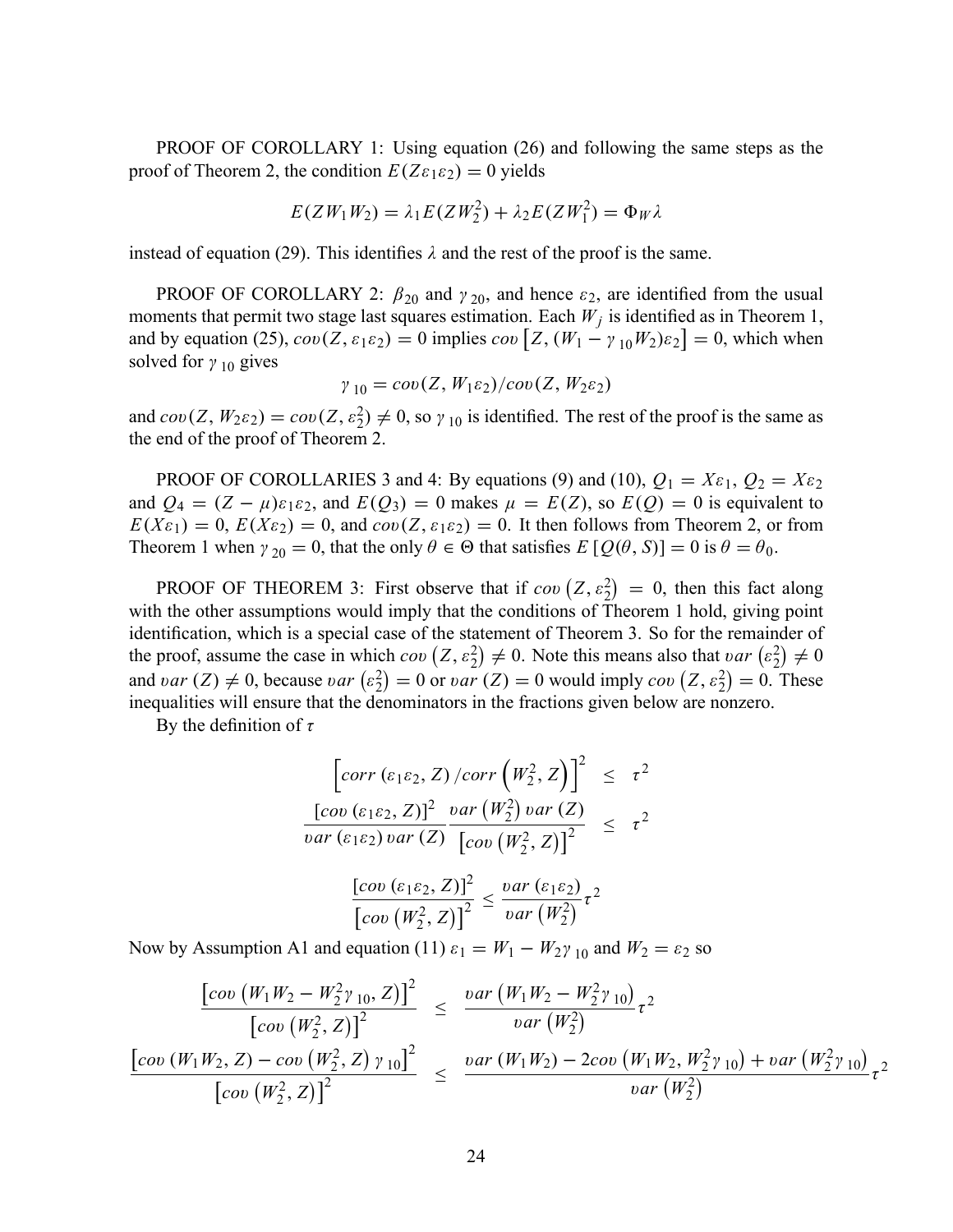$$
\frac{[cov(W_1W_2, Z)]^2 - 2cov(W_1W_2, Z) cov(W_2^2, Z) \gamma_{10} + [cov(W_2^2, Z)]^2 \gamma_{10}^2}{[cov(W_2^2, Z)]^2}
$$
  
 
$$
\leq \frac{var(W_1W_2) - 2cov(W_1W_2, W_2^2) \gamma_{10} + var(W_2^2) \gamma_{10}^2}{var(W_2^2)} \tau^2
$$

$$
\left(\frac{\operatorname{cov}(W_1W_2, Z)}{\operatorname{cov}(W_2^2, Z)}\right)^2 - 2\frac{\operatorname{cov}(W_1W_2, Z)}{\operatorname{cov}(W_2^2, Z)}\gamma_{10} + \gamma_{10}^2
$$
  

$$
\leq \frac{\operatorname{var}(W_1W_2)}{\operatorname{var}(W_2^2)}\tau^2 - 2\frac{\operatorname{cov}(W_1W_2, W_2^2)}{\operatorname{var}(W_2^2)}\tau^2\gamma_{10} + \tau^2\gamma_{10}^2
$$

and moving all the terms to the left gives

$$
\frac{\mathrm{cov}(W_1W_2, Z)^2}{\mathrm{cov}(W_2^2, Z)^2} - \frac{\mathrm{var}(W_1W_2)}{\mathrm{var}(W_2^2)} \tau^2 + 2 \left[ \frac{\mathrm{cov}(W_1W_2, W_2^2)}{\mathrm{var}(W_2^2)} \tau^2 - \frac{\mathrm{cov}(W_1W_2, Z)}{\mathrm{cov}(W_2^2, Z)} \right] \gamma_{10} + \left(1 - \tau^2\right) \gamma_{10}^2 \le 0.
$$

For  $0 \le \tau < 1$ , the coefficient of  $\gamma_{10}^2$  is positive, so this inequality holds for all  $\gamma_1$  that lie between the roots of the corresponding equality given by equation (15).

PROOF OF THEOREM 4: Like Theorem 1, substituting equations (19) and (20) for  $Y_1$ and  $Y_2$  in the Assumption B3 definitions of  $W_1$  and  $W_2$  shows that equations (25) and (26) hold in this model. Identification of  $\gamma_{10}$  and  $\gamma_{20}$  then follows exactly as in the Proof of Theorem 1. Given identification of  $\gamma_{10}$  and  $\gamma_{20}$ , the functions  $g_1(X)$  and  $g_2(X)$  are identified by  $g_1(X) = E(Y_1 | X) - E(Y_2 | X) \gamma_{10}$  and  $g_2(X) = E(Y_2 | X) - E(Y_1 | X) \gamma_{20}$ , both of which follow from  $E(\varepsilon_j | X) = 0$ . Finally  $\varepsilon$  is now identified by  $\varepsilon_1 = Y_1 - g_1(X) - Y_2 \gamma_{10}$ and  $\varepsilon_2 = Y_2 - g_2(X) - Y_1 \gamma_{20}$ .

# References

- [1] AI, C. AND X. CHEN (2003), "Efficient Estimation of Models With Conditional Moment Restrictions Containing Unknown Functions," Econometrica, 71, 1795-1844.
- [2] BANKS, J., R. BLUNDELL, AND A. LEWBEL, (1997), "Quadratic Engel Curves and Consumer Demand," Review of Economics and Statistics, 79, 527-539.
- [3] BREUSCH, T. AND A. PAGAN (1979), "A Simple Test for Heteroskedasticity and Random Coefficient Variation," Econometrica, 47, 1287-1294.
- [4] CARD, D. (1995), "Using Geographic Variations in College Proximity to Estimate the Returns to Schooling," in Aspects of Labor Market Behavior: Essays in Honor of John Vanderkamp," L. N. Christofides, E. K. Grand, and R. Swidinsky, eds., Toronto: University of Toronto Press.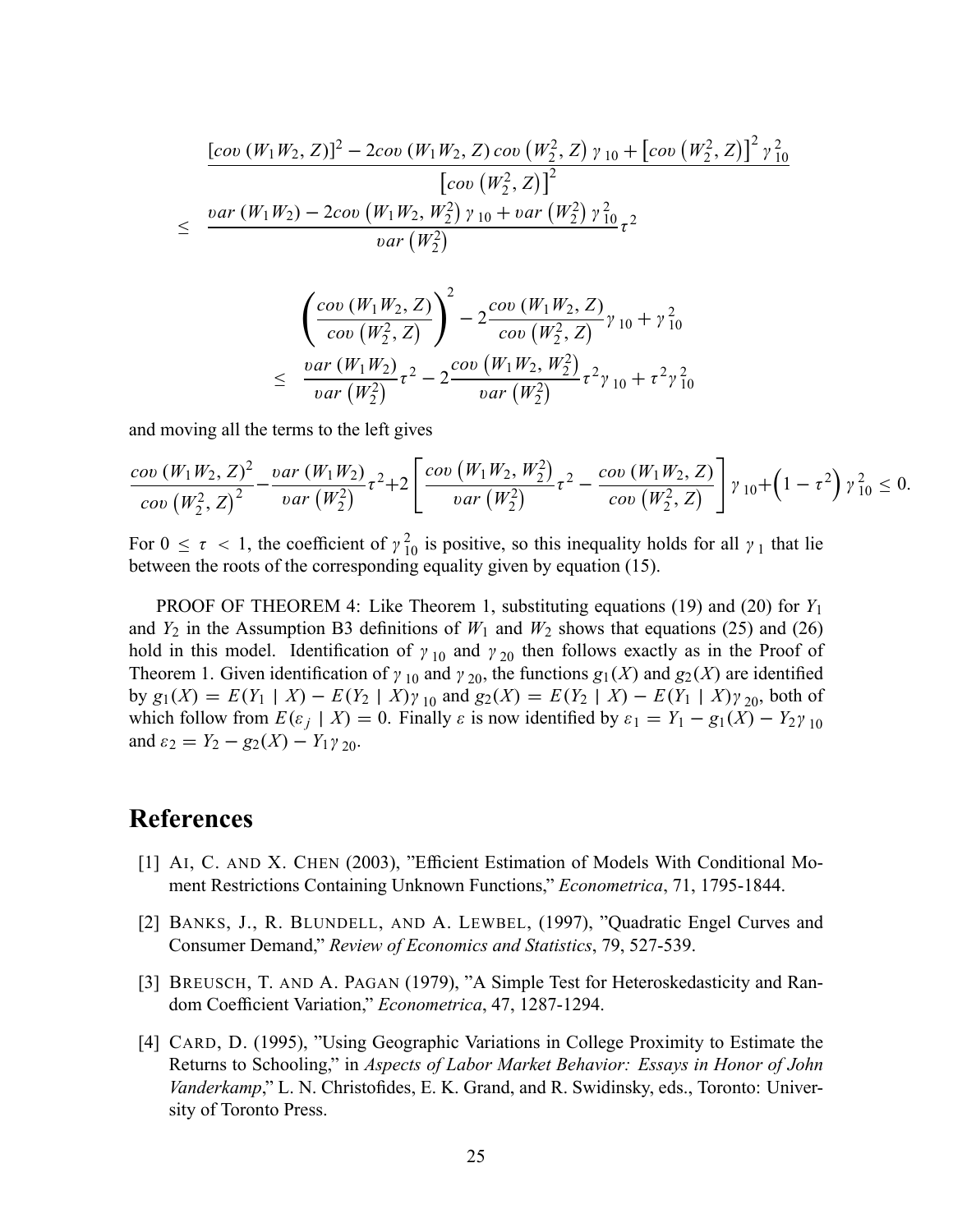- [5] CARNEIRO, P. AND J. HECKMAN (2002), "The Evidence on Credit Constraints in Post Secondary Schooling," Economic Journal, 112, 705-734.
- [6] CHAMBERLAIN, G. (1987), "Asymptotic Efficiency in Estimation With Conditional Moment Restrictions," Journal of Econometrics 34, 305-334.
- [7] CRAGG, J. (1997), "Using Higher Moments to Estimate the Simple Errors-in-Variables Model," Rand Journal of Economics 28, S71-S91.
- [8] CRAGG, J. AND S. DONALD (1997), "Inferring the Rank of a Matrix," Journal of Econometrics 76, 223-250.
- [9] DAGENAIS, M. G. AND D. L. DAGENAIS (1997), "Higher Moment Estimators for Linear Regression Models with Errors in the Variables," Journal of Econometrics 76, 193-222.
- [10] EMRAN, M. S. AND HOU, Z. (2008), "Access to Markets and Household Consumption: Evidence from Rural China," unpublished manuscript, George Washington University.
- [11] ERICKSON, T. AND T. WHITED (2002), "Two-Step GMM Estimation of the Errors-in-Variables Model Using High Order Moments," *Econometric Theory*, 18, 776-799.
- [12] FEENSTRA, B (1994), "New Product Varieties and the Measurement of International Prices," American Economic Review, 84, 157-177.
- [13] FULLER, W. A. (1987), Measurement Error Models, New York: Wiley.
- [14] GIAMBONA, E. AND A.SCHWIENBACHER, (2007), "Debt Capacity of Tangible Assets: What is Collateralizable in the Debt Market?" unpublished manuscript, University of Amsterdam.
- [15] HANSEN, L., (1982), "Large Sample Properties of Generalized Method of Moments Estimators," Econometrica, 50, 1029-1054.
- [16] HAUSMAN, J. (1983), "Specification and Estimation of Simultaneous Models," in Z. Griliches and M. Intriligator (eds.), Handbook of Econometrics, Vol. 1, North-Holland, 391-448.
- [17] HAUSMAN, J.A., W. K. NEWEY, AND J. L. POWELL (1995), "Nonlinear Errors in Variables: Estimation of Some Engel Curves," Journal of Econometrics, 65, 205-253.
- [18] HECKMAN, J. (1974), "Shadow Prices, Market Wages, and Labor Supply," Econometrica, 42, 679-693.
- [19] HECKMAN, J. (1979), "Sample Selection Bias as a Specification Error," Econometrica, 47, 153-161.
- [20] HECKMAN, J. AND E. VYTLACIL (1998). "Instrumental Variables Methods for the Correlated Random Coefficient Model", Journal of Human Resources, 33, 974-987.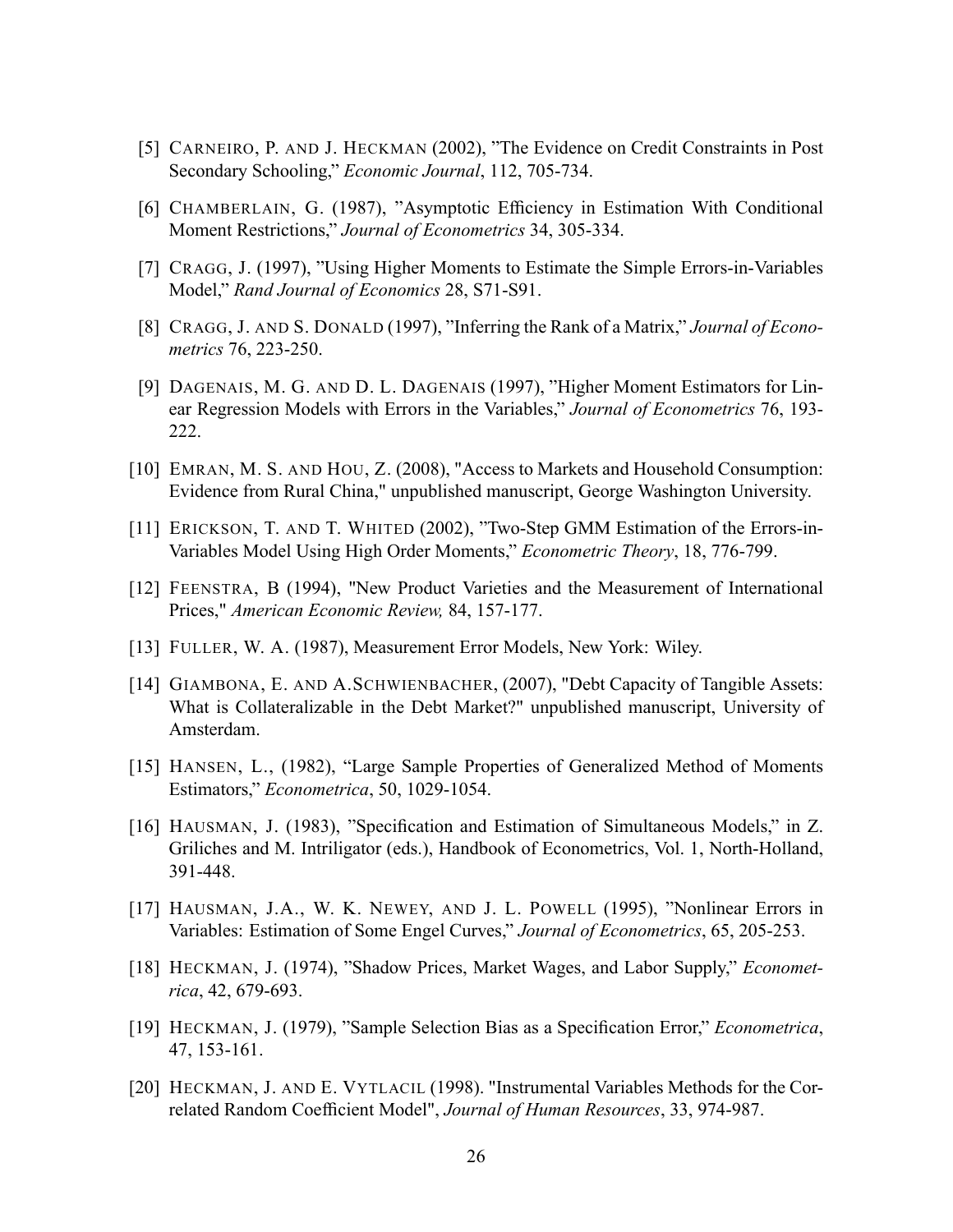- [21] HOGAN, V. AND R. RIGOBON (2003), "Using Unobserved Supply Shocks to Estimate the Returns to Educations," Unpublished manuscript.
- [22] HSIAO, C. (1983), "Identification," in Z. Griliches and M. Intriligator (eds.), Handbook of Econometrics, Vol. 1, North-Holland, 223-283.
- [23] JORESKOG, K. G. AND D. SORBOM (1984), Advances in Factor Analysis and Structural Equation Models, Rowman and Littlefield: Maryland.
- [24] KING, M., E. SENTANA, AND S. WADHWANI (1994), "Volatility and Links Between National Stock Markets," Econometrica, 62, 901-933.
- [25] KITAMURA, Y., G. TRIPATHI, AND H. AHN (2003), "Empirical Likelihood Based Inference in Conditional Moment Restriction Models," unpublished manuscript.
- [26] KLEIN, R. AND F. VELLA (2003), "Identification and Estimation of the Triangular Simultaneous Equations Model in the Absence of Exclusion Restrictions Through the Presence of Heteroskedasticity," unpublished manuscript.
- [27] LEAMER, E. (1981), "Is it a Demand Curve or is it a Supply Curve? Partial Identification Through Inequality Constraints," Review of Economics and Statistics, 63, 319-327.
- [28] LESER, C. E. V. (1963), "Forms of Engel Functions," *Econometrica*, 31, 694-703.
- [29] LEWBEL, A. (1996), "Demand Estimation With Expenditure Measurement Errors on the Left and Right hand side," Review of Economics and Statistics, 78, 718-725.
- [30] LEWBEL, A. (1997), "Constructing Instruments for Regressions With Measurement Error When No Additional Data are Available, With an Application to Patents and  $R&D$ ," Econometrica, 65, 1201-1213.
- [31] MEGHIR, C. AND J.-M. ROBIN (1992), "Frequency of Purchase and the Estimation of Demand Systems," Journal of Econometrics, 53, 53-86.
- [32] NEWEY, W. (1993), "Efficient Estimation of Models With Conditional Moment Restrictions," in *Handbook of Statistics*, vol. 11, ed. by G. S. Maddala, C. R. Rao, and H. D. Vinod, Amsterdam: North Holland, chapter 16.
- [33] NEWEY, W. AND J. POWELL (2003), "Instrumental Variables Estimation of Nonparametric Models," Econometrica, 71, 1557-1569.
- [34] NEWEY, W. AND R. J. SMITH (2004), "Higher Order Properties of Gmm and Generalized Empirical Likelihood Estimators," Econometrica, 72, 219-255.
- [35] OTSU, TAISUKE, (2003), "Penalized Empirical Likelihood Estimation of Conditional Moment Restriction Models With Unknown Functions," University of Wisconsin unpublished manuscript.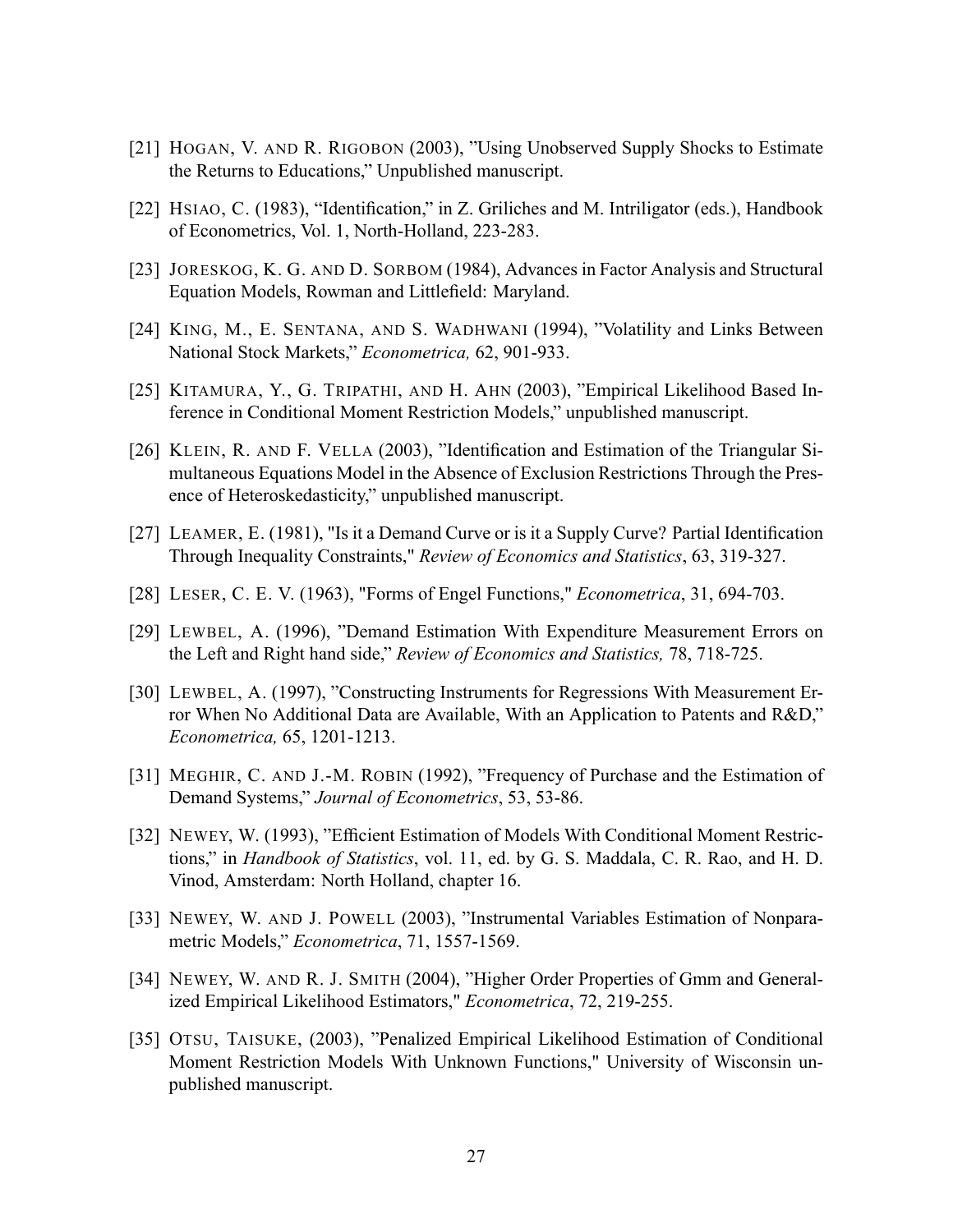- [36] PRONO, T. (2008), "GARCH-Based Identification and Estimation of Triangular Systems," Federal Reserve Bank of Boston Working Paper No. QAU08-4.
- [37] RASHAD, I. AND MARKOWITZ, S. (2007), "Incentives in Obesity and Health Insurance," NBER Working Paper No. W13113.
- [38] RIGOBON, R. (2002), "The Curse of Non-investment Grade Countries," Journal of Development Economics, 69, 423-449.
- [39] RIGOBON, R. (2003), "Identification Through Heteroskedasticity," Review of Economics and Statistics, 85,
- [40] ROEHRIG, C. S. (1988), "Conditions for Identification in Nonparametric and Parametric Models," Econometrica, 56, 433-447.
- [41] RUMMERY, S., F. VELLA, AND M. VERBEEK (1999), "Estimating the returns to education for Australian youth via rank-order instrumental variables," Labour Economics, 6 491-507.
- [42] SABIA, J. J. (2007), "The Effect of Body Weight on Adolescent Academic Performance," Southern Economic Journal, 73, 871-900.
- [43] SENTANA E. (1992), "Identification of Multivariate Conditionally Heteroskedastic Factor Models," LSE, FMG discussion paper number 139.
- [44] SENTANA E. AND G. FIORENTINI (2001), "Identification, Estimation, and Testing of Conditional Heteroskedastic Factor Models,î Journal of Econometrics, 102, 143-164.
- [45] STAIGER, D. AND J. H. STOCK (1997), "Instrumental Variable Regression With Weak Instruments," Econometrica, 65, 557-586.
- [46] STOCK, J. H., J. H. WRIGHT, AND M. YOGO (2002), "A Survey of Weak Instruments and Weak Identification in Generalized Methods of Moments" Journal of Business and Economic Statistics, 20, 518-529
- [47] WORKING, H., (1943), "Statistical Laws of Family Expenditure", Journal of the American Statistical Association, 38, 43-56.
- [48] WRIGHT, P. (1928), The Tariff on Animal and Vegetable Oils, The Institute of Economics, MacMillan: New York.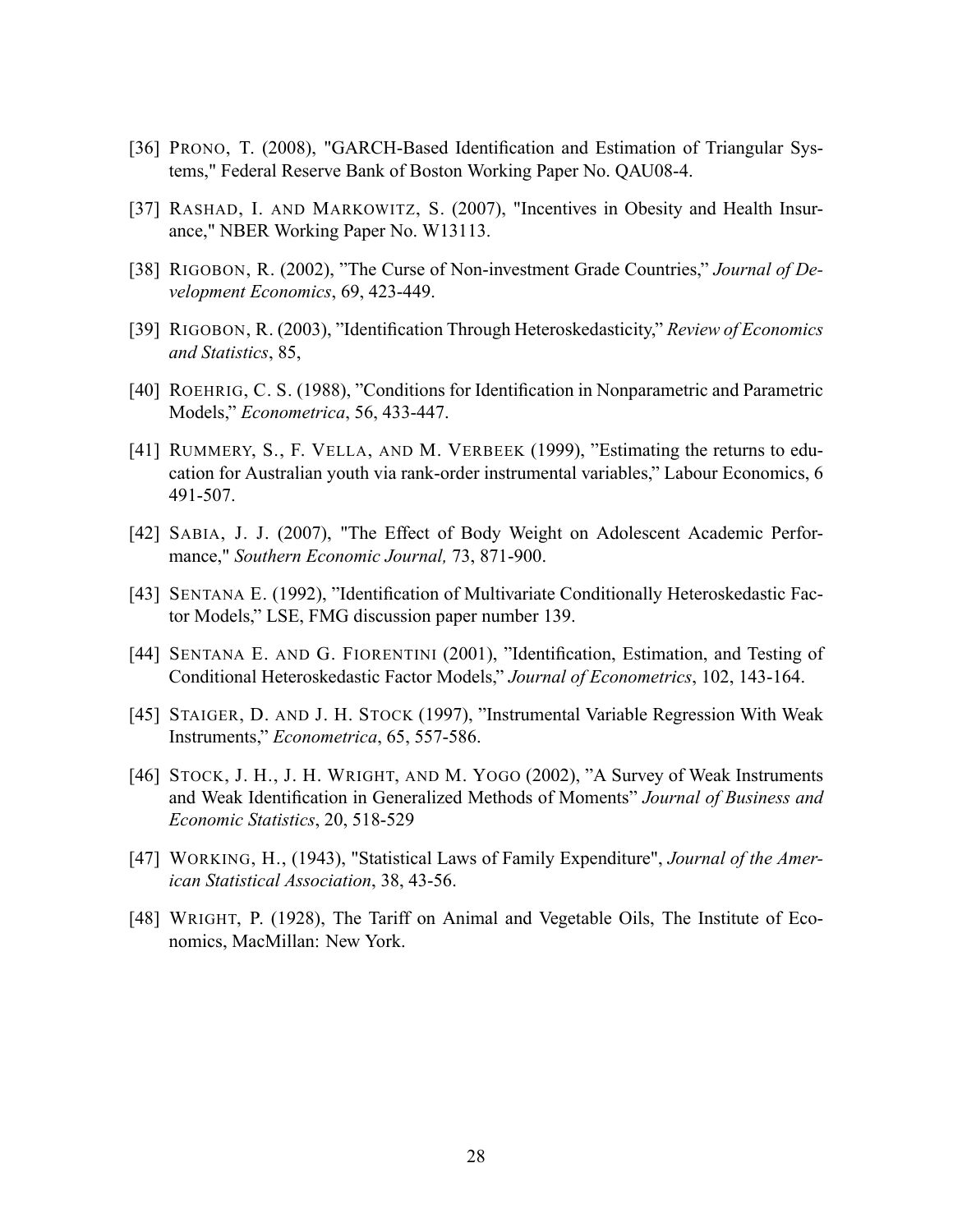#### Table 1. Engel Curve Estimates

|              |  |  | OLS TSLS 1 TSLS 2 TSLS 3 GMM 1 GMM 2 GMM 3                             |       |
|--------------|--|--|------------------------------------------------------------------------|-------|
| $\beta_{11}$ |  |  | $0.361$ $0.336$ $0.318$ $0.336$ $0.336$ $0.332$ $0.337$                |       |
|              |  |  | $(.0056)$ $(0.012)$ $(0.035)$ $(0.011)$ $(0.012)$ $(0.028)$ $(0.011)$  |       |
| $\gamma_{1}$ |  |  | $-0.127$ $-0.086$ $-0.055$ $-0.086$ $-0.086$ $-0.078$ $-0.087$         |       |
|              |  |  | $(0.0083)$ $(0.020)$ $(0.058)$ $(0.018)$ $(0.020)$ $(0.047)$ $(0.018)$ |       |
| $\chi^2$     |  |  | 18.8                                                                   | 17.7  |
| d.f.         |  |  | 11                                                                     | -12   |
| p-value      |  |  | 0.065                                                                  | 0.125 |
|              |  |  |                                                                        |       |

Notes: OLS is an ordinary least squares regression of food share  $Y_1$  on household characteristics  $X$  and log total expenditures  $Y_2$ . TSLS 1 is this regression estimated using two stage least squares with log real income as an ordinary external instrument. TSLS 2 is this paper's heteroskedasticity based estimator, equation (14), which uses  $(Z - \overline{Z})\hat{\epsilon}_2$  as instruments, where Z is all the regressors X except the constant. TSLS 3 uses both  $(Z - \overline{Z})\widehat{\epsilon}_2$  and the outside variable log real income as instruments. GMM 1, GMM 2, and GMM 3 are the same three models estimated by efficient GMM, based on Corollary 4.

Reported above are  $\beta_{11} = \overline{X}' \beta$ , which is the Engel curve intercept at the mean of the X regressors, and  $\gamma_1$ , which is the Engel curve slope coefficient of  $Y_2$ . Standard errors are in parentheses. Also reported is the Hansen (1982) specification test chi squared statistic for the overidentified GMM models 2 and 3, along with its degrees of freedom and p-value.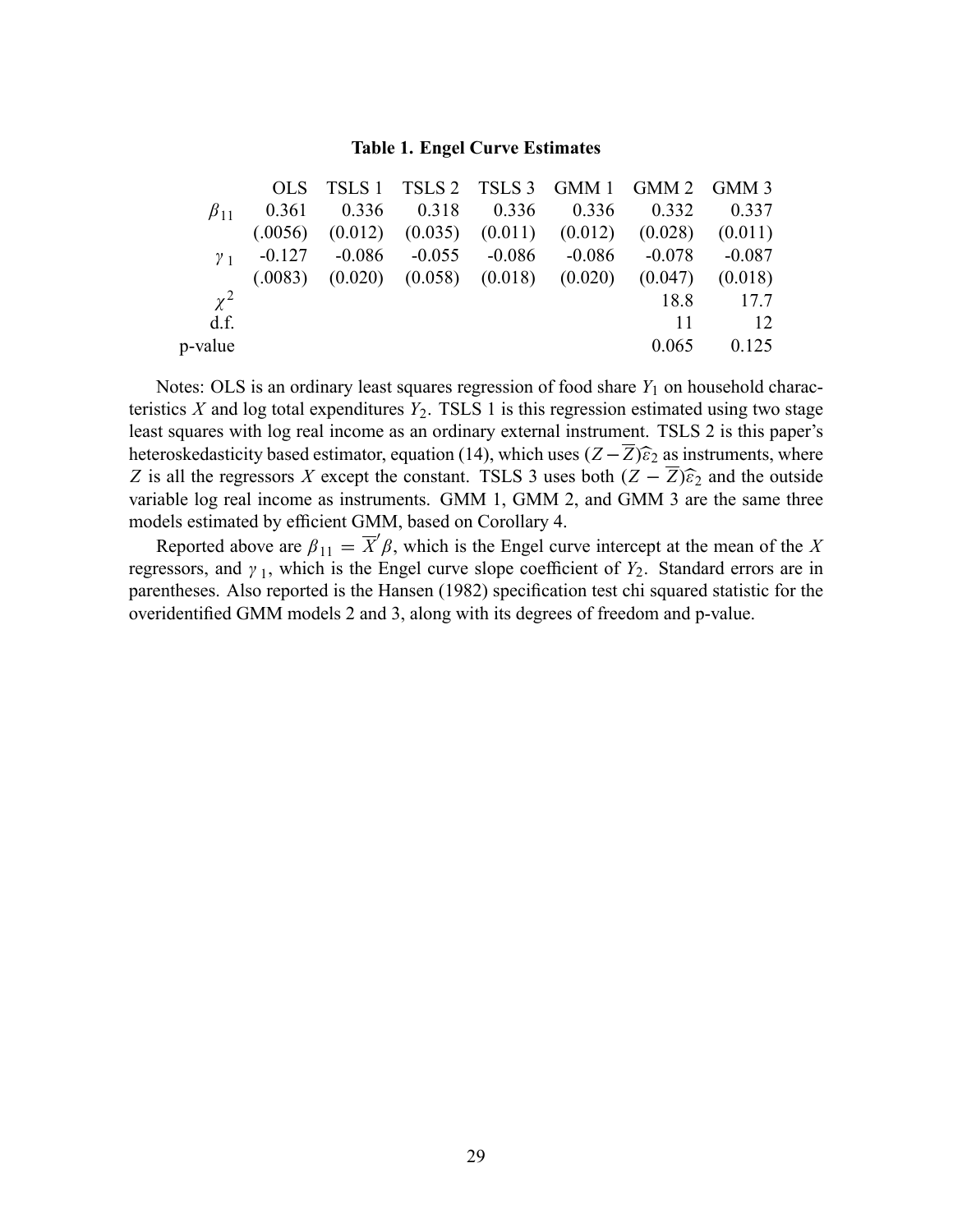# Using Heteroskedasticity to Identify and Estimate Mismeasured and Endogenous Regressor Models - Supplemental Appendix

Arthur Lewbel<sup>\*</sup> Boston College

December 2010

#### Abstract

This supplemental appendix to the paper contains a Monte Carlo analysis of the proposed estimators.

Monte Carlo simulations draw data from the reduced form of the structural model

$$
Y_1 = \beta_{11} + X\beta_{12} + Y_2\gamma_1 + \varepsilon_1, \qquad \varepsilon_1 = U + e^X S_1 \tag{1}
$$

$$
Y_2 = \beta_{21} + X\beta_{22} + Y_1\gamma_2 + \varepsilon_2, \qquad \varepsilon_2 = U + e^{-X}S_2 \tag{2}
$$

where X, U, S<sub>1</sub>, and S<sub>2</sub> are independent standard normal scalars and  $\beta_{11} = \beta_{12} = \beta_{21} =$  $\beta_{22} = \gamma_1 = 1$ . The triangular design sets  $\gamma_2 = 0$  and  $Z = X$ . The fully simultaneous design sets  $\gamma_2 = -.5$  and  $Z = (X, X^2)$ . With these choices of Z the model parameters in each design are exactly identified by Theorems 1 and 2. The parameters in equation (1) for the triangular design, and all of the parameters in both equations in the simultaneous design, are not identified using traditional exclusion assumptions. Table 1 reports results of 10,000 simulations of each design, with sample size  $n = 500$ .

The triangular design is estimated using the two stage least squares estimator

$$
\widehat{\beta}_2 = \overline{XX'}^{-1} \overline{XY}_2, \quad \widehat{\varepsilon}_2 = Y_2 - X' \widehat{\beta}_2
$$

$$
\begin{pmatrix} \widehat{\beta}_1 \\ \widehat{\gamma}_1 \end{pmatrix} = \left( \widehat{\Psi}'_{ZX} \widehat{\Psi}_{ZZ}^{-1} \widehat{\Psi}_{ZX} \right)^{-1} \widehat{\Psi}'_{ZX} \widehat{\Psi}_{ZZ}^{-1} \left( \frac{\overline{XY}_1}{(Z - \overline{Z}) \widehat{\varepsilon}_2 Y_1} \right)
$$

as described in the paper, which is numerically identical to GMM because the model is exactly identified. The simultaneous system design is estimated using the GMM estimator based on

Arthur Lewbel, Department of Economics, Boston College, 140 Commonwealth Ave., Chestnut Hill, MA, 02467, USA. (617)-552-3678, lewbel@bc.edu, http://www2.bc.edu/~lewbel/